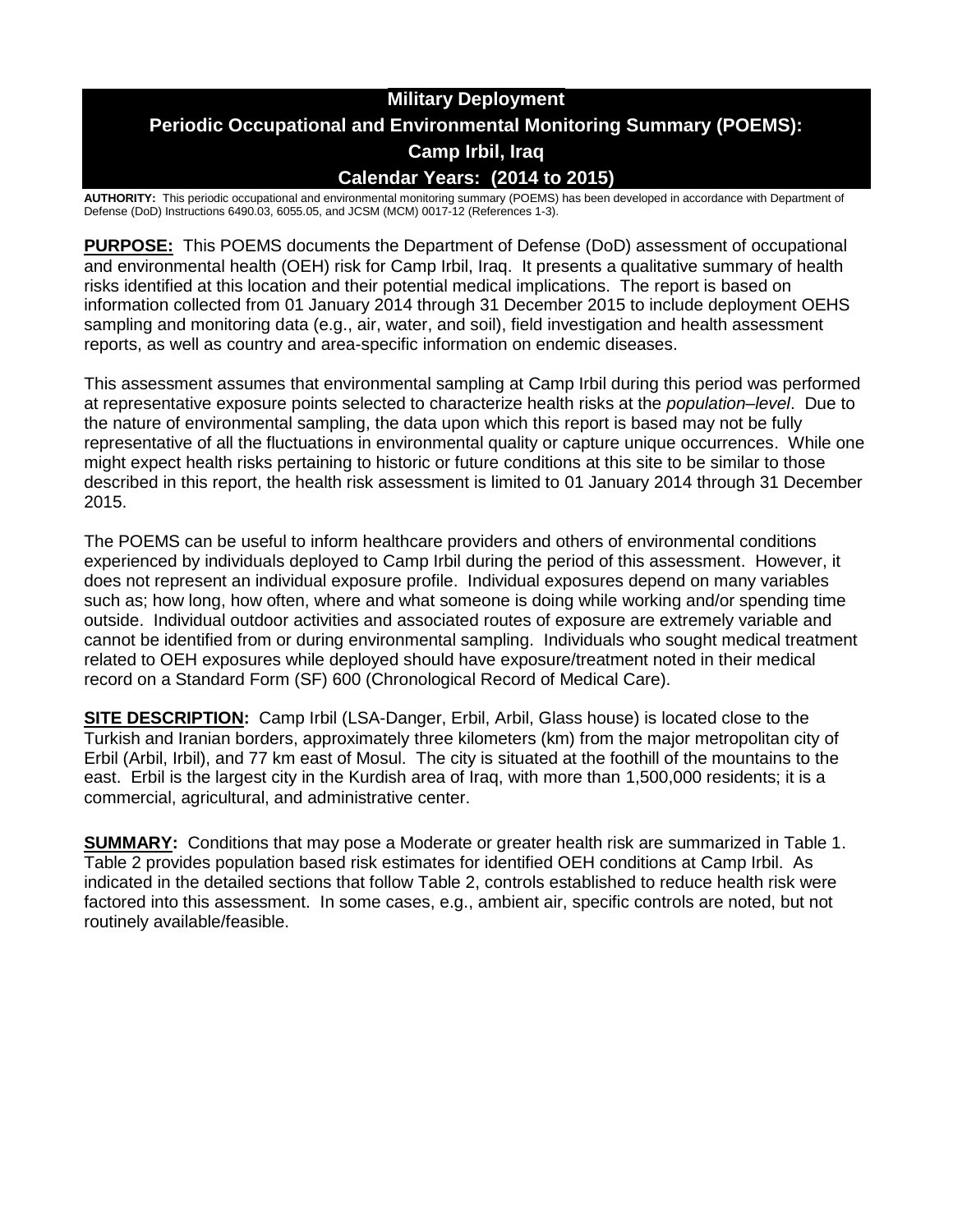## **Table 1: Summary of Occupational and Environmental Conditions with MODERATE or Greater Health Risk**

#### *Short-term health risks & medical implications:*

The following hazards may be associated with potential acute health effects in some personnel during deployment at Camp Irbil:

Food/waterborne diseases (e.g., bacterial diarrhea, hepatitis A, typhoid/paratyphoid fever, diarrhea-cholera, diarrheaprotozoal, brucellosis, hepatitis E); other endemic diseases (cutaneous leishmaniasis (acute), Crimean-Congo hemorrhagic fever, sandfly fever, scrub typhus(mite-borne), leptospirosis, schistosomiasis, Tuberculosis (TB), rabies, Q fever); and heat stress. For food/waterborne diseases (e.g., bacterial diarrhea, hepatitis A, typhoid/paratyphoid fever, diarrhea-cholera, diarrhea-protozoal, brucellosis, hepatitis E), if ingesting local food and water, the health effects can temporarily incapacitate personnel (diarrhea) or result in prolonged illness (hepatitis A, typhoid/paratyphoid fever, brucellosis, hepatitis E). Risks from food/waterborne diseases may have been reduced with preventive medicine controls and mitigation, which includes hepatitis A and typhoid fever vaccinations and only drinking from approved water sources in accordance with standing CENTCOM policy. For other vector-borne endemic diseases (cutaneous leishmaniasis (acute), Crimean-Congo hemorrhagic fever, sandfly fever, scrub typhus (mite-borne), these diseases may constitute a significant risk due to exposure to biting vectors; risk reduced to 'Low' by proper wear of the treated uniform, application of repellent to exposed skin, bed net use, and appropriate chemoprophylaxis, as well as minimizing areas of standing water and other vectorbreeding areas. For water contact diseases (leptospirosis and schistosomiasis) activities involving extensive contact with surface water increase risk. For respiratory diseases (TB), personnel in close-quarter conditions could have been at risk for person-to-person spread. Animal contact diseases (rabies, Q fever), pose year-round risk. For heat stress, risk can be greater during months of May through October, and greater for susceptible persons including those older than 45, of low fitness level, unacclimatized, or with underlying medical conditions, and those under operational constraints (equipment, PPE, vehicles). Risks from heat stress may have been reduced with preventive medicine controls, work-rest cycles, proper hydration and nutrition, and mitigation.

Air quality: For inhalable coarse particulate matter less than 10 micrometers in diameter (PM<sub>10</sub>) from environmental dust, the PM<sup>10</sup> overall short-term health risk was not evaluated due to insufficient data. For inhalable fine particulate matter less than 2.5 micrometers in diameter (PM<sub>2.5</sub>) from environmental dust, the PM<sub>2.5</sub> overall short-term health risk was not evaluated due to insufficient data. However, the entire Camp Irbil and vicinity area is an arid and dust-prone desert environment, also subject to vehicle traffic. Consequently, exposures to PM<sub>10</sub> and PM<sub>2.5</sub> may vary, as conditions may vary, and may result in mild to more serious short-term health effects (e.g., eye, nose or throat and lung irritation) in some personnel while at this site, particularly exposures to high levels of dust such as during high winds or dust storms. For PM<sup>10</sup> and PM2.5, certain subgroups of the deployed forces (e.g., those with pre-existing asthma/cardio-pulmonary conditions) are at greatest risk of developing notable health effects. A burn pit is located approximately 10 miles northeast of Camp Irbil; however, the PM<sub>10</sub> and the PM<sub>2.5</sub> overall short-term health risks specifically for burn pits were not evaluated due to insufficient environmental samples collected near burn pits provided for analysis– see Section 10.7. Where burn pits exist, exposures may vary, and exposures to high levels of  $PM_{10}$  and  $PM_{2.5}$  from smoke may result in mild to more serious shortterm health effects (e.g., eye, nose or throat and lung irritation) in some personnel and certain subgroups. Although most short-term health effects from exposure to particulate matter and burn pit smoke should have resolved post-deployment, providers should be prepared to consider the relationship between deployment exposures and current complaints. Some individuals may have sought treatment for acute respiratory irritation while at Camp Irbil and vicinity. Personnel who reported with symptoms or required treatment while at site(s) with burn pit activity should have exposure and treatment noted in medical record (e.g., electronic medical record and/or on a Standard Form (SF) 600 (*Chronological Record of Medical Care*).

#### *Long-term health risks & medical implications:*

The following hazards may be associated with potential chronic health effects in some personnel during deployment at Camp Irbil:

Air quality: For inhalable fine particulate matter less than 2.5 micrometers in diameter ( $PM_{2.5}$ ) from environmental dust, the overall long-term health risk was not evaluated due to insufficient data. Inhalable coarse particulate matter less than 10 micrometers in diameter (PM10) from environmental dust was not evaluated for long-term health risk due to no available health guidelines. However, the entire Camp Irbil and vicinity area is an arid and dust-prone desert environment, also subject to vehicle traffic, and conditions may have varied. A burn pit is located approximately 10 miles northeast of Camp Irbil; however, the PM<sub>10</sub> and the PM<sub>2.5</sub> overall long-term health risks specifically for burn pits were not evaluated due to insufficient environmental samples collected near burn pits provided for analysis– see Section 10.7. However, burn pit exposures may vary, as conditions may have varied. For inhalational exposure to high levels of dust containing  $PM_{10}$  and PM2.5, such as during high winds or dust storms, and for exposures to burn pit smoke, it is considered possible that some otherwise healthy personnel, who were exposed for a long-term period to dust and particulate matter, could develop certain health conditions (e.g., reduced lung function, cardiopulmonary disease). Personnel with a history of asthma or cardiopulmonary disease could potentially be more likely to develop such chronic health conditions. While the dust and particulate matter exposures and exposures to burn pits are acknowledged, at this time there were no specific recommended, post-deployment medical surveillance evaluations or treatments. Providers should still consider overall

> Page 2 of 23 Reviewed by CENTCOM SG (01 May 2017) Final Approval Date (11 April 2018)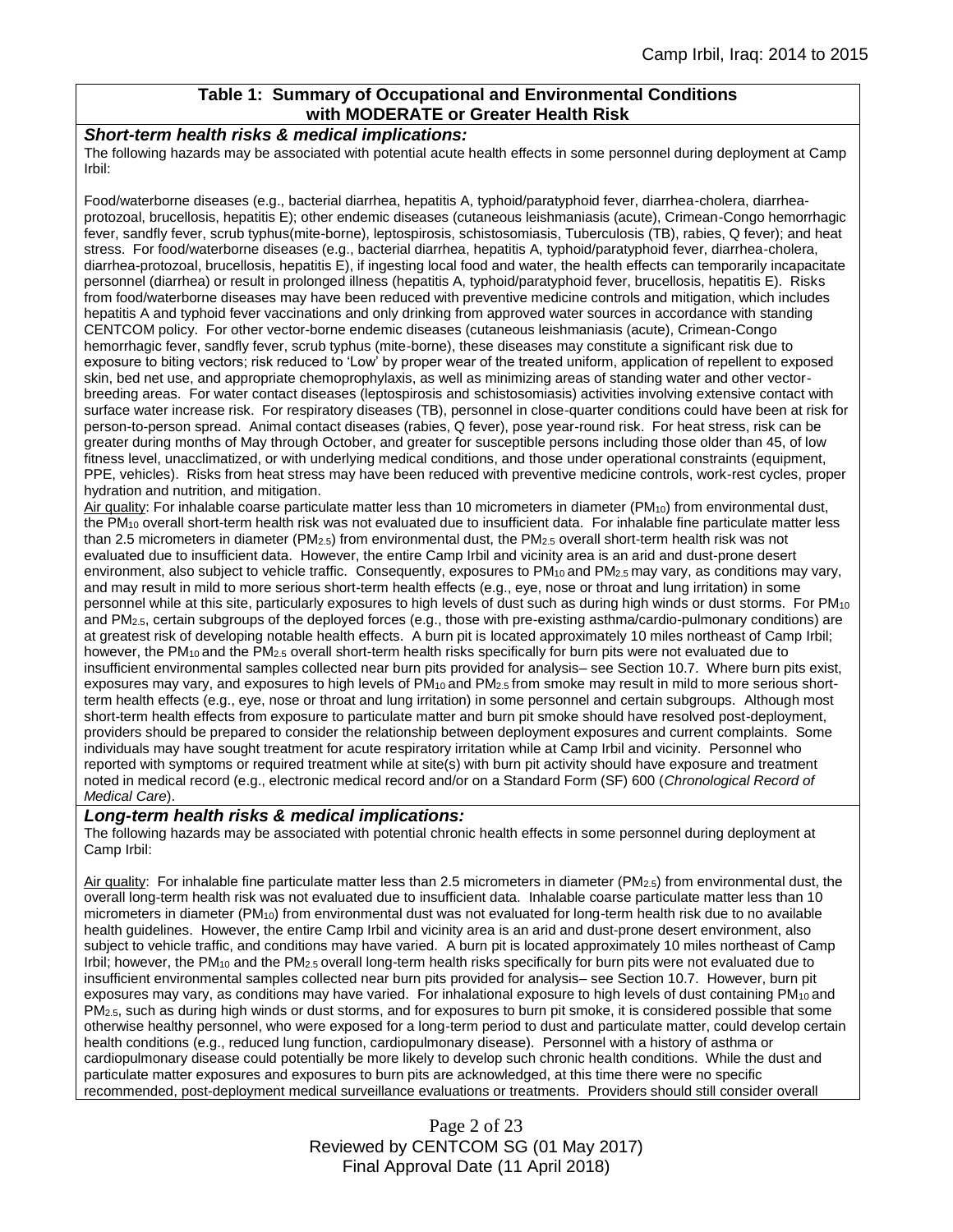individual health status (e.g., any underlying conditions/susceptibilities) and any potential unique individual exposures (such as burn pits/barrels, incinerators, occupational or specific personal dosimeter data) when assessing individual concerns. Certain individuals may need to be followed/evaluated for specific occupational exposures/injuries (e.g., annual audiograms as part of the medical surveillance for those enrolled in the Hearing Conservation Program; and personnel covered by Respiratory Protection Program and/or Hazardous Waste/Emergency Responders Medical Surveillance).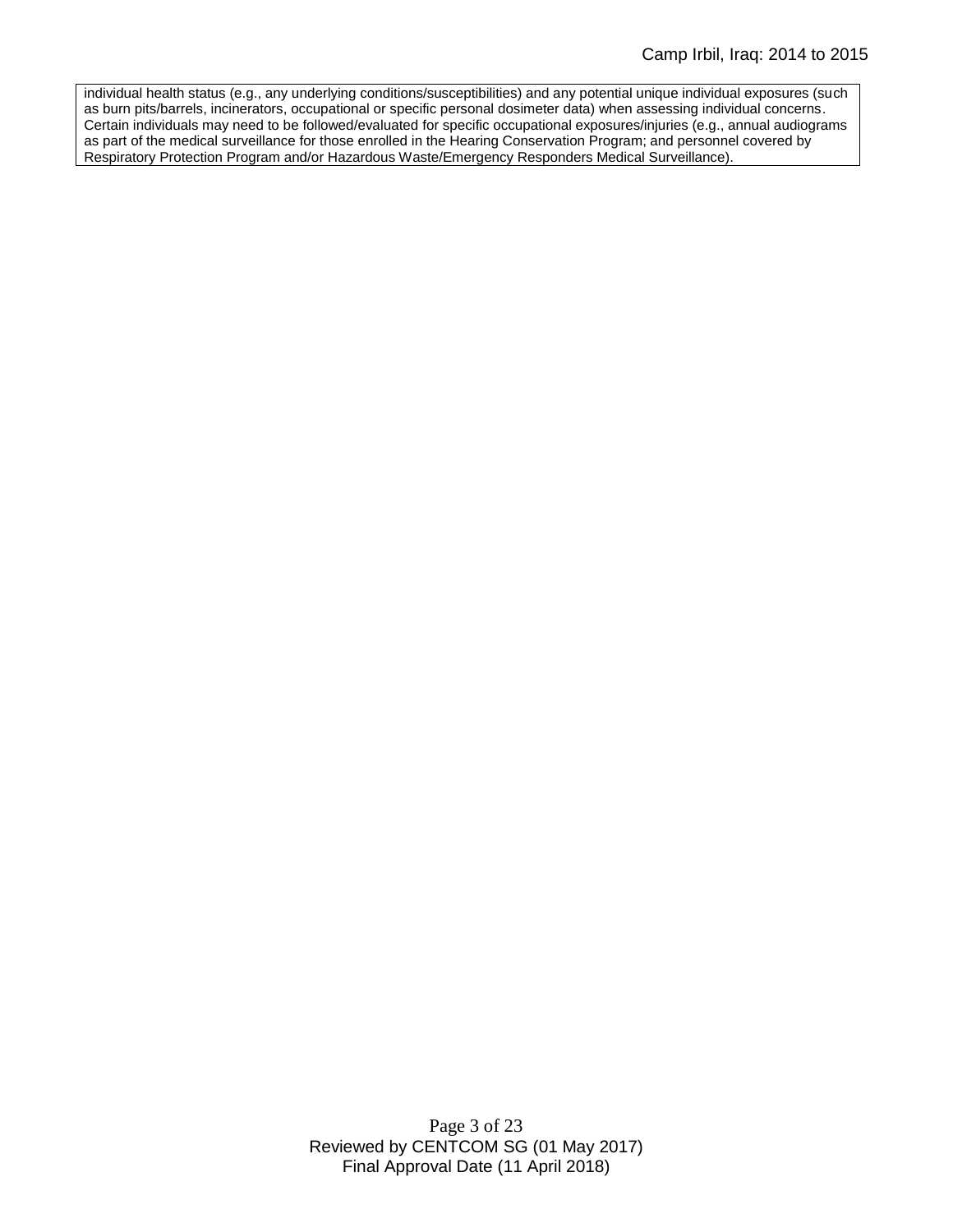| Source of<br><b>Identified Health</b><br>Risk <sup>3</sup>                                | Unmitigated Health Risk Estimate <sup>4</sup>                                                                                                                                                                                                                                                                                                                                              | <b>Control Measures</b><br>Implemented                                                                                                                                                                              | <b>Residual Health Risk Estimate<sup>4</sup></b>                                                                                                                                                                                                                                                                                                                                           |
|-------------------------------------------------------------------------------------------|--------------------------------------------------------------------------------------------------------------------------------------------------------------------------------------------------------------------------------------------------------------------------------------------------------------------------------------------------------------------------------------------|---------------------------------------------------------------------------------------------------------------------------------------------------------------------------------------------------------------------|--------------------------------------------------------------------------------------------------------------------------------------------------------------------------------------------------------------------------------------------------------------------------------------------------------------------------------------------------------------------------------------------|
| <b>AIR</b>                                                                                |                                                                                                                                                                                                                                                                                                                                                                                            |                                                                                                                                                                                                                     |                                                                                                                                                                                                                                                                                                                                                                                            |
| Particulate<br>matter less than<br>10 micrometers<br>in diameter<br>$(PM_{10})$           | Short-term: Insufficient data to<br>evaluate health risk. Daily levels vary,<br>acute health effects (e.g., upper<br>respiratory tract irritation) more<br>pronounced during peak days. More<br>serious effects are possible in<br>susceptible persons (e.g., those with<br>asthma/existing respiratory diseases).                                                                         | Limiting strenuous<br>physical activities when air<br>quality is especially poor;<br>and actions such as<br>closing tent flaps,<br>windows, and doors.                                                              | Short-term: Insufficient data to<br>evaluate health risk. Daily levels vary,<br>acute health effects (e.g., upper<br>respiratory tract irritation) more<br>pronounced during peak days. More<br>serious effects are possible in<br>susceptible persons (e.g., those with<br>asthma/existing respiratory diseases).                                                                         |
|                                                                                           | Long-term: No health guidelines                                                                                                                                                                                                                                                                                                                                                            |                                                                                                                                                                                                                     | Long-term: No health guidelines                                                                                                                                                                                                                                                                                                                                                            |
| Particulate<br>matter less than<br>2.5 micrometers<br>in diameter<br>(PM <sub>2.5</sub> ) | Short-term: Insufficient data to<br>evaluate health risk. A majority of the<br>time mild acute (short term) health<br>effects are anticipated; certain peak<br>levels may produce mild eye, nose, or<br>throat irritation in some personnel and<br>pre-existing health conditions (e.g.,<br>asthma, or cardiopulmonary diseases)<br>may be exacerbated.<br>Long-term: Insufficient data to | Limiting strenuous<br>physical activities when air<br>quality is especially poor;<br>and actions such as<br>closing tent flaps,<br>windows, and doors.                                                              | Short-term: Insufficient data to<br>evaluate health risk. A majority of the<br>time mild acute (short term) health<br>effects are anticipated; certain peak<br>levels may produce mild eye, nose, or<br>throat irritation in some personnel and<br>pre-existing health conditions (e.g.,<br>asthma, or cardiopulmonary diseases)<br>may be exacerbated.<br>Long-term: Insufficient data to |
|                                                                                           | evaluate health risk. A small<br>percentage of personnel may be at<br>increased risk for developing chronic<br>conditions, particularly those more<br>susceptible to acute effects (e.g.,<br>those with asthma/existing respiratory<br>diseases).                                                                                                                                          |                                                                                                                                                                                                                     | evaluate health risk. A small<br>percentage of personnel may be at<br>increased risk for developing chronic<br>conditions, articularly those more<br>susceptible to acute effects (e.g.,<br>those with asthma/existing respiratory<br>diseases).                                                                                                                                           |
| <b>ENDEMIC</b><br><b>DISEASE</b>                                                          |                                                                                                                                                                                                                                                                                                                                                                                            |                                                                                                                                                                                                                     |                                                                                                                                                                                                                                                                                                                                                                                            |
| Foodborne /<br>Waterborne (e.g.,<br>diarrhea-<br>bacteriological)                         | Short-term: Variable, (bacterial<br>diarrhea, hepatitis A, typhoid fever) to<br>Moderate (diarrhea-cholera, diarrhea-<br>protozoal, brucellosis and hepatitis E).<br>If local food/water were consumed, the<br>health effects can temporarily<br>incapacitate personnel (diarrhea) or<br>result in prolonged illness (Hepatitis A,<br>Typhoid fever, Brucellosis, Hepatitis<br>$E$ ).      | Preventive measures<br>include Hepatitis A and<br>Typhoid fever vaccination<br>and consumption of food<br>and water only from<br>approved sources.                                                                  | Short-term: Low to none                                                                                                                                                                                                                                                                                                                                                                    |
|                                                                                           | Long-term: none identified                                                                                                                                                                                                                                                                                                                                                                 |                                                                                                                                                                                                                     | Long-term: No data available                                                                                                                                                                                                                                                                                                                                                               |
| Arthropod Vector<br>Borne                                                                 | Short-term: Variable, Moderate for<br>leishmaniasis-cutaneous, Crimean-<br>Congo hemorrhagic fever, sandfly<br>fever and typhus-miteborne; Low for<br>West Nile fever, and Plague.                                                                                                                                                                                                         | Preventive measures<br>include proper wear of<br>treated uniform.<br>application of repellent to<br>exposed skin, and bed net<br>use, minimizing areas of<br>standing water and<br>appropriate<br>chemoprophylaxis. | Short-term: Low                                                                                                                                                                                                                                                                                                                                                                            |
|                                                                                           | Long-term: Low (Leishmaniasis-<br>visceral infection)                                                                                                                                                                                                                                                                                                                                      |                                                                                                                                                                                                                     | Long-term: No data available                                                                                                                                                                                                                                                                                                                                                               |
| <b>Water-Contact</b><br>(e.g., wading,<br>swimming)                                       | Short-term: Moderate for leptospirosis<br>and schistosomiasis.                                                                                                                                                                                                                                                                                                                             | Recreational swimming in<br>surface waters not likely in                                                                                                                                                            | Short-term: Moderate for leptospirosis<br>and schistosomiasis.                                                                                                                                                                                                                                                                                                                             |
|                                                                                           | Long-term: No data available                                                                                                                                                                                                                                                                                                                                                               | this area of Iraq during this<br>time period.                                                                                                                                                                       | Long-term: No data available                                                                                                                                                                                                                                                                                                                                                               |
| Respiratory                                                                               | Short-term: Variable; Moderate for<br>tuberculosis (TB) to Low for<br>meningococcal meningitis.                                                                                                                                                                                                                                                                                            | Providing adequate living<br>and work space; medical<br>screening; vaccination                                                                                                                                      | Short-term: Low                                                                                                                                                                                                                                                                                                                                                                            |

# **Table 2. Population-Based Health Risk Estimates - Camp Irbil 1, 2**

Page 4 of 23 Reviewed by CENTCOM SG (01 May 2017) Final Approval Date (11 April 2018)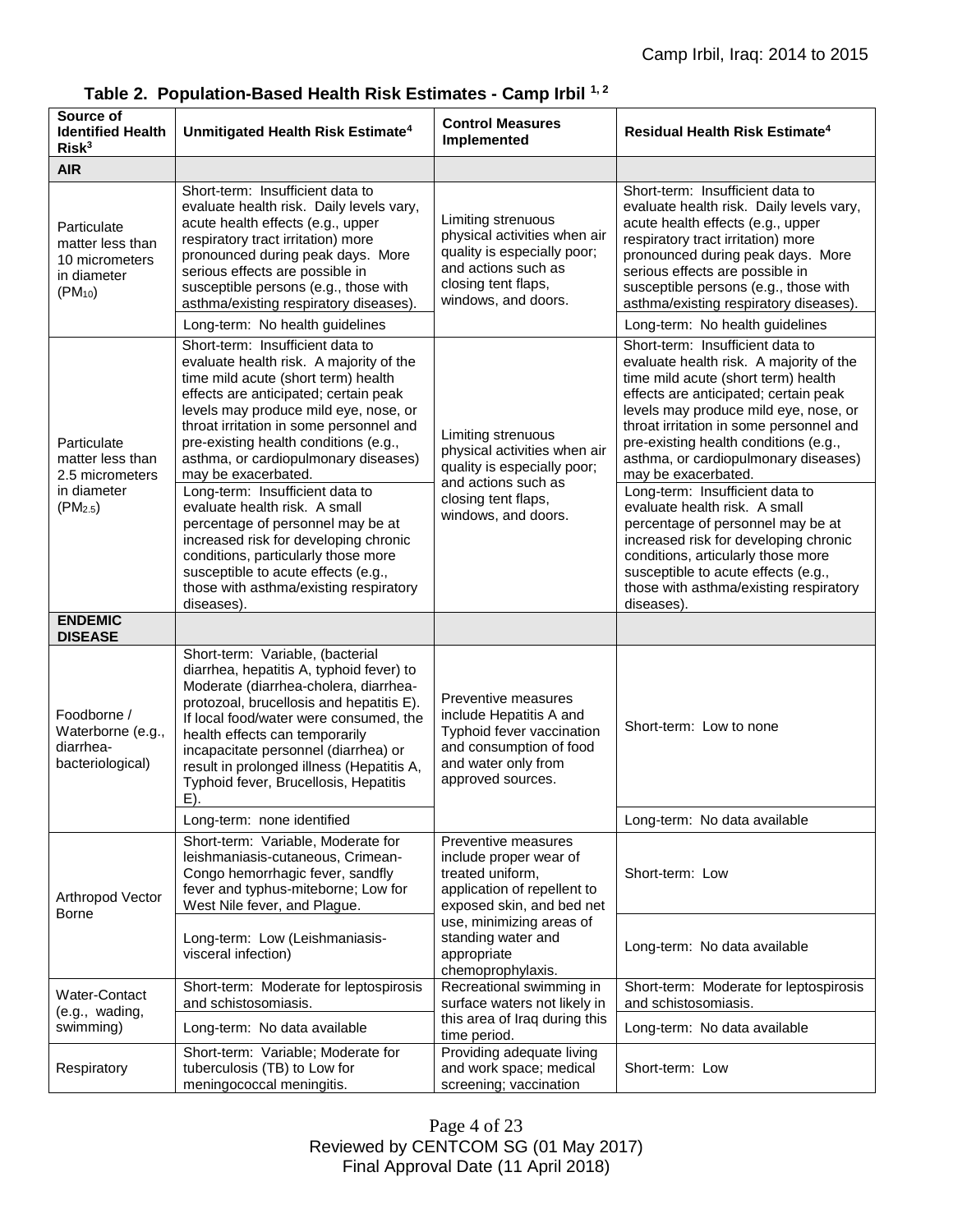| Source of<br><b>Identified Health</b><br>Risk <sup>3</sup> | Unmitigated Health Risk Estimate <sup>4</sup>                                                                                                                                                                                                                                                                                                                                       | <b>Control Measures</b><br>Implemented                                                                                                                                                                                                                                                                                                                                                    | Residual Health Risk Estimate <sup>4</sup>                                                                                                                                                                                                                   |
|------------------------------------------------------------|-------------------------------------------------------------------------------------------------------------------------------------------------------------------------------------------------------------------------------------------------------------------------------------------------------------------------------------------------------------------------------------|-------------------------------------------------------------------------------------------------------------------------------------------------------------------------------------------------------------------------------------------------------------------------------------------------------------------------------------------------------------------------------------------|--------------------------------------------------------------------------------------------------------------------------------------------------------------------------------------------------------------------------------------------------------------|
|                                                            | Long-term: No data available                                                                                                                                                                                                                                                                                                                                                        |                                                                                                                                                                                                                                                                                                                                                                                           | Long-term: No data available                                                                                                                                                                                                                                 |
| <b>Animal Contact</b>                                      | Short-term: Variable; Moderate for<br>rabies and Q-fever, and Low for<br>Anthrax and H5N1 avian influenza.                                                                                                                                                                                                                                                                          | Prohibiting contact with,<br>adoption, or feeding of<br>feral animals IAW U.S.<br><b>Central Command</b><br>(CENTCOM) General<br>Order (GO) 1C. Risks are<br>further reduced in the<br>event of assessed contact<br>by prompt post-exposure<br>rabies prophylaxis IAW<br>The Center for Disease<br>Control's (CDC) Advisory<br>Committee on<br><b>Immunization Practices</b><br>guidance. | Short-term: No data available                                                                                                                                                                                                                                |
|                                                            | Long-term: Low (Rabies)                                                                                                                                                                                                                                                                                                                                                             |                                                                                                                                                                                                                                                                                                                                                                                           | Long-term: No data available                                                                                                                                                                                                                                 |
| <b>VENOMOUS</b><br><b>ANIMAL/</b><br><b>INSECTS</b>        |                                                                                                                                                                                                                                                                                                                                                                                     |                                                                                                                                                                                                                                                                                                                                                                                           |                                                                                                                                                                                                                                                              |
| Snakes,<br>scorpions, and<br>spiders                       | Short-term: Low; If encountered,<br>effects of venom vary with species<br>from mild localized swelling (e.g.,<br>Scorpiops maurus to potentially lethal<br>effects (e.g., Vipera albicornuta).                                                                                                                                                                                      | Risk reduced by avoiding<br>contact, proper wear of<br>uniform (especially<br>footwear), and proper and<br>timely treatment.                                                                                                                                                                                                                                                              | Short-term: Low; If encountered,<br>effects of venom vary with species<br>from mild localized swelling (e.g.,<br>Scorpiops maurus to potentially lethal<br>effects (e.g., Vipera albicornuta).                                                               |
|                                                            | Long-term: No data available                                                                                                                                                                                                                                                                                                                                                        |                                                                                                                                                                                                                                                                                                                                                                                           | Long-term: No data available                                                                                                                                                                                                                                 |
| <b>HEAT/COLD</b><br><b>STRESS</b>                          |                                                                                                                                                                                                                                                                                                                                                                                     |                                                                                                                                                                                                                                                                                                                                                                                           |                                                                                                                                                                                                                                                              |
| Heat                                                       | Short-term: Low to high; Risk of heat<br>injury in unacclimatized or susceptible<br>populations (older, previous history of<br>heat injury, poor physical condition,<br>underlying medical/health conditions),<br>and those under operational<br>constraints (equipment, PPE, vehicles)<br>is High from May - September,<br>Moderate for October, and Low from<br>November - April. | Work-rest cycles, proper<br>hydration and nutrition,<br>and Wet Bulb Globe<br>Temperature (WBGT)<br>monitoring.                                                                                                                                                                                                                                                                           | Short-term: Low; The risk of heat<br>injury was reduced to low through<br>preventive measures. Risk of heat<br>injury in unacclimatized or susceptible<br>personnel is High from May -<br>September, Moderate for October, and<br>Low from November - April. |
|                                                            | Long-term: Low, The long-term risk<br>was Low. However, the risk may be<br>greater to certain susceptible persons-<br>those older (i.e., greater than 45<br>years), in lesser physical shape, or<br>with underlying medical/health<br>conditions.                                                                                                                                   |                                                                                                                                                                                                                                                                                                                                                                                           | Long-term: Low, The long-term risk is<br>Low. However, the risk may be<br>greater to certain susceptible persons-<br>those older (i.e., greater than 45<br>years), in lesser physical shape, or<br>with underlying medical/health<br>conditions.             |
| Cold                                                       | Short-term: Low risk of cold<br>stress/injury.                                                                                                                                                                                                                                                                                                                                      | Risks from cold stress<br>reduced with protective<br>measures such as use of<br>the buddy system, limiting<br>exposure during cold<br>weather, proper hydration<br>and nutrition, and proper<br>wear of issued protective<br>clothing.                                                                                                                                                    | Short-term: Low risk of cold<br>stress/injury.                                                                                                                                                                                                               |
|                                                            | Long-term: Low; Long-term health<br>implications from cold injuries are rare<br>but can occur, especially from more<br>serious injuries such as frost bite.                                                                                                                                                                                                                         |                                                                                                                                                                                                                                                                                                                                                                                           | Long-term: Low; Long-term health<br>implications from cold injuries are rare<br>but can occur, especially from more<br>serious injuries such as frost bite.                                                                                                  |
| <b>Unique</b><br>Incidents/<br><b>Concerns</b>             |                                                                                                                                                                                                                                                                                                                                                                                     |                                                                                                                                                                                                                                                                                                                                                                                           |                                                                                                                                                                                                                                                              |
| <b>Burn Pits</b>                                           | Short-term: No burn pit on site;<br>however, there is a burn pit located                                                                                                                                                                                                                                                                                                            | Control measures may<br>have included locating<br>0.22                                                                                                                                                                                                                                                                                                                                    | Short-term: No burn pit on site;<br>however, there is a burn pit located                                                                                                                                                                                     |

Page 5 of 23 Reviewed by CENTCOM SG (01 May 2017) Final Approval Date (11 April 2018)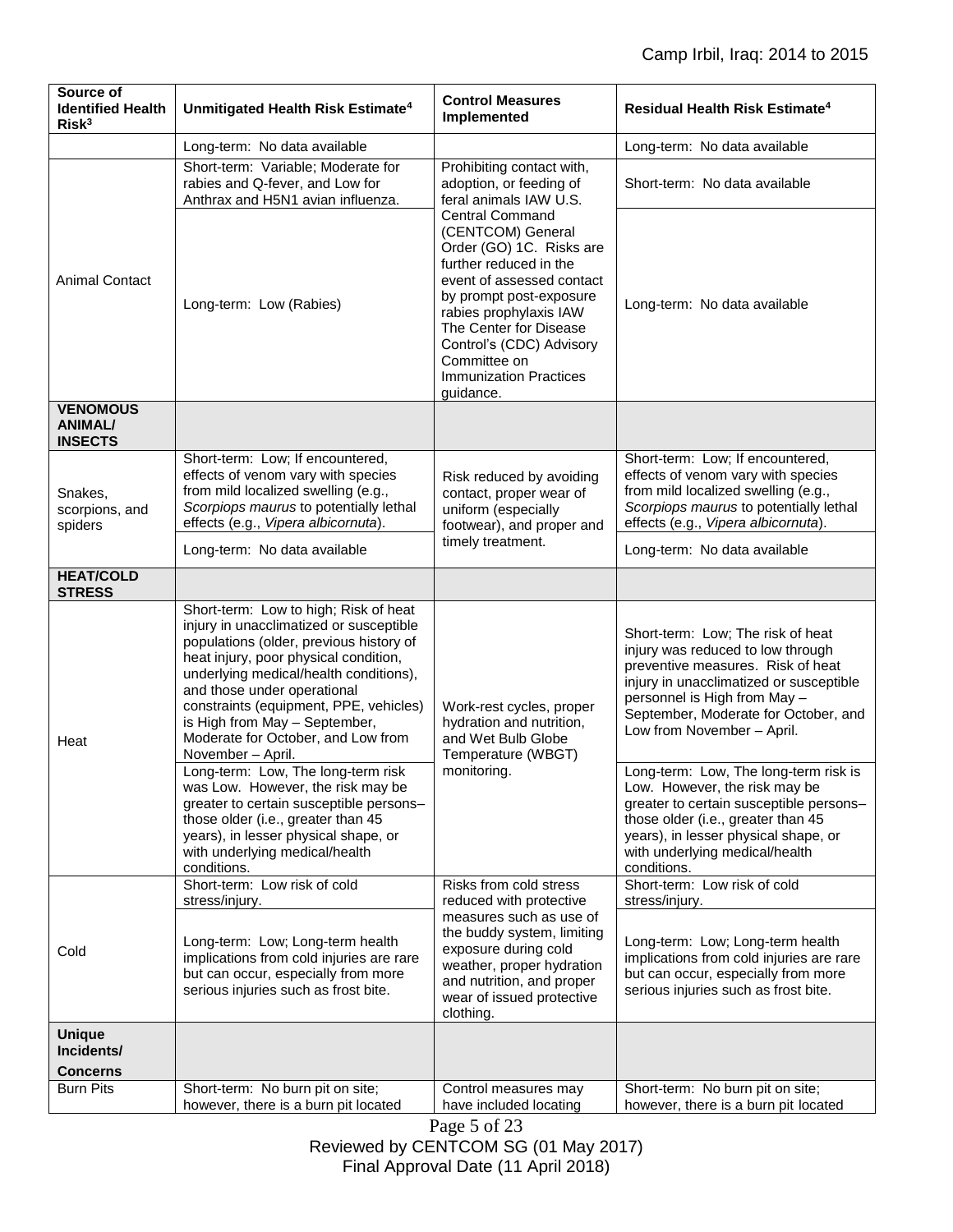| Source of<br><b>Identified Health</b><br>Risk <sup>3</sup> | Unmitigated Health Risk Estimate <sup>4</sup>                                                                                                                                                                                                                                                                                                                                                                                                                                                                                                                                                                                                                                                                                                                                                                                                                                                                                                                                                                                                           | <b>Control Measures</b><br>Implemented                                                                                                                                                | <b>Residual Health Risk Estimate<sup>4</sup></b>                                                                                                                                                                                                                                                                                                                                                                                                                                                                                                                                                                                                                                                                                                                                                                                                                                                                                                                                                                                                        |
|------------------------------------------------------------|---------------------------------------------------------------------------------------------------------------------------------------------------------------------------------------------------------------------------------------------------------------------------------------------------------------------------------------------------------------------------------------------------------------------------------------------------------------------------------------------------------------------------------------------------------------------------------------------------------------------------------------------------------------------------------------------------------------------------------------------------------------------------------------------------------------------------------------------------------------------------------------------------------------------------------------------------------------------------------------------------------------------------------------------------------|---------------------------------------------------------------------------------------------------------------------------------------------------------------------------------------|---------------------------------------------------------------------------------------------------------------------------------------------------------------------------------------------------------------------------------------------------------------------------------------------------------------------------------------------------------------------------------------------------------------------------------------------------------------------------------------------------------------------------------------------------------------------------------------------------------------------------------------------------------------------------------------------------------------------------------------------------------------------------------------------------------------------------------------------------------------------------------------------------------------------------------------------------------------------------------------------------------------------------------------------------------|
|                                                            | approximately 10 miles northeast of<br>Camp Irbil - see section 10.7.<br>Exposure to burn pit (or incinerator or<br>burn barrel) smoke is variable.<br>Exposure to high levels of PM <sub>10</sub> and<br>PM <sub>2.5</sub> from smoke may result in mild to<br>more serious short-term health effects<br>(e.g., eye, nose or throat and lung<br>irritation) in some personnel and<br>certain subgroups.<br>Long-term: No burn pit on site;<br>however, there is a burn pit located<br>approximately 10 miles northeast of<br>Camp Irbil - see section 10.7.<br>Exposure to burn pit (or incinerator or<br>burn barrel) smoke is variable.<br>Exposure to high levels of PM <sub>10</sub> and<br>$PM2.5$ in the smoke may be associated<br>with some otherwise healthy<br>personnel, who were exposed for a<br>long-term period, possibly developing<br>certain health conditions (e.g., reduced<br>lung function, cardiopulmonary<br>disease). Personnel with a history of<br>asthma or cardiopulmonary disease<br>could potentially be more likely to | burn pits downwind of<br>prevailing winds,<br>increased distance from<br>living and working areas<br>when possible, and<br>improved waste<br>segregation and<br>management techniques | approximately 10 miles northeast of<br>Camp Irbil - see section 10.7.<br>Exposure to burn pit (or incinerator or<br>burn barrel) smoke is variable.<br>Exposure to high levels of PM <sub>10</sub> and<br>PM <sub>2.5</sub> from smoke may result in mild to<br>more serious short-term health effects<br>(e.g., eye, nose or throat and lung<br>irritation) in some personnel and<br>certain subgroups.<br>Long-term: No burn pit on site;<br>however, there is a burn pit located<br>approximately 10 miles northeast of<br>Camp Irbil - see section 10.7.<br>Exposure to burn pit (or incinerator or<br>burn barrel) smoke is variable.<br>Exposure to high levels of PM <sub>10</sub> and<br>$PM2.5$ in the smoke may be associated<br>with some otherwise healthy<br>personnel, who were exposed for a<br>long-term period, possibly developing<br>certain health conditions (e.g., reduced<br>lung function, cardiopulmonary<br>disease). Personnel with a history of<br>asthma or cardiopulmonary disease<br>could potentially be more likely to |
|                                                            | develop such chronic health<br>conditions.                                                                                                                                                                                                                                                                                                                                                                                                                                                                                                                                                                                                                                                                                                                                                                                                                                                                                                                                                                                                              |                                                                                                                                                                                       | develop such chronic health<br>conditions.                                                                                                                                                                                                                                                                                                                                                                                                                                                                                                                                                                                                                                                                                                                                                                                                                                                                                                                                                                                                              |

<sup>1</sup>This Summary Table provides a qualitative estimate of population-based short- and long-term health risks associated with the occupational environment conditions at Camp Irbil. It does not represent an individual exposure profile. Actual individual exposures and health effects depend on many variables. For example, while a chemical may have been present in the environment, if a person did not inhale, ingest, or contact a specific dose of the chemical for adequate duration and frequency, then there may have been no health risk. Alternatively, a person at a specific location may have experienced a unique exposure which could result in a significant individual exposure. Any such person seeking medical care should have their specific exposure documented in an SF600.

 $2$  This assessment is based on specific environmental sampling data and reports obtained from 01 January 2014 through 31 December 2015. Sampling locations are assumed to be representative of exposure points for the camp population but may not reflect all the fluctuations in environmental quality or capture unique exposure incidents.

<sup>3</sup>This Summary Table is organized by major categories of identified sources of health risk. It only lists those sub-categories specifically identified and addressed at Camp Irbil. The health risks are presented as Low, Moderate, High or Extremely High for both acute and chronic health effects. The health risk level is based on an assessment of both the potential severity of the health effects that could be caused and probability of the exposure that would produce such health effects. Details can be obtained from the Army Public Health Center [APHC)]. Where applicable, "None Identified" is used when a potential exposure is identified, and no health risks of either a specific acute or chronic health effects are determined. More detailed descriptions of OEH exposures that are evaluated but determined to pose no health risk are discussed in the following sections of this report.

<sup>4</sup>Health risks in this Summary Table are based on quantitative surveillance thresholds (e.g., endemic disease rates; host/vector/pathogen surveillance) or screening levels, e.g., Military Exposure Guidelines (MEGs) for chemicals*.* Some previous assessment reports may provide slightly inconsistent health risk estimates because quantitative criteria such as MEGs may have changed since the samples were originally evaluated and/or because this assessment makes use of all historic site data while previous reports may have only been based on a select few samples.

> Page 6 of 23 Reviewed by CENTCOM SG (01 May 2017) Final Approval Date (11 April 2018)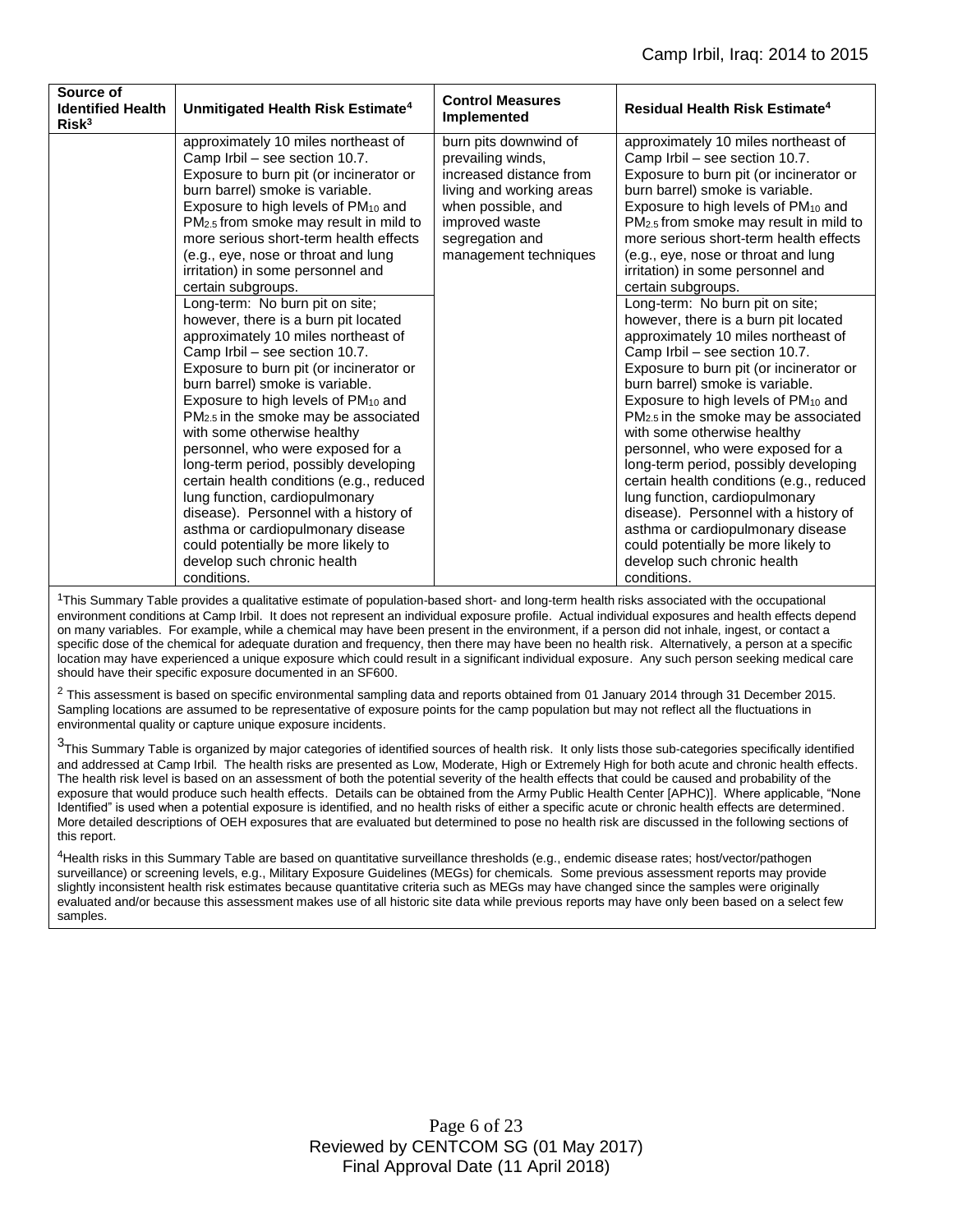# **1 Discussion of Health Risks at Camp Irbil, Iraq by Source**

The following sections provide additional information about the OEH conditions summarized above. All risk assessments were performed using the methodology described in the U.S. Army Public Health Command Technical Guide 230, *Environmental Health Risk Assessment and Chemical Exposure Guidelines for Deployed Military Personnel* (Reference 4). All OEH risk estimates represent residual risk after accounting for preventive controls in place. Occupational exposures and exposures to endemic diseases are greatly reduced by preventive measures. For environmental exposures related to airborne dust, there are limited preventive measures available, and available measures have little efficacy in reducing exposure to ambient conditions.

For the analyses, means are followed by standard deviation (SD). Risk characterization will be based on the 95 percent upper confidence level of the arithmetic mean (95% UCL) or the arithmetic mean depending on the quality and quantity of the data being evaluated.

# **2 Air**

## 2.1 Site-Specific Sources Identified

Camp Irbil is situated in a dusty semi-arid desert environment. Inhalational exposure to high levels of dust and particulate matter, such as during high winds or dust storms, may result in mild to more serious short-term health effects (e.g., eye, nose or throat and lung irritation) in some personnel. Additionally, certain subgroups of the deployed forces (e.g., those with pre-existing asthma/cardio pulmonary conditions) are at greatest risk of developing notable health effects.

## 2.2 Particulate matter

Particulate matter (PM) is a complex mixture of extremely small particles suspended in the air. The PM includes solid particles and liquid droplets emitted directly into the air by sources such as: power plants, motor vehicles, aircraft, generators, construction activities, fires, and natural windblown dust. The PM can include sand, soil, metals, volatile organic compounds (VOC), allergens, and other compounds such as nitrates or sulfates that are formed by condensation or transformation of combustion exhaust. The PM composition and particle size vary considerably depending on the source. Generally, PM of health concern is divided into two fractions:  $PM_{10}$ , which includes coarse particles with a diameter of 10 micrometers or less, and fine particles less than 2.5 micrometers ( $PM_{2.5}$ ), which can reach the deepest regions of the lungs when inhaled. Exposure to excessive PM is linked to a variety of potential health effects.

# 2.3 Particulate matter, less than 10 micrometers ( $PM_{10}$ )

# 2.3.1 Exposure Guidelines:

Short Term (24-hour)  $PM_{10}$  (micrograms per cubic Long-term  $PM_{10}$  MEG ( $\mu$ g/m<sup>3</sup>): meter, μg/m<sup>3</sup>):

- Negligible  $MEG = 250$  **Not defined and not available.**
- Marginal MEG  $= 420$
- Critical MEG  $= 600$

2.3.2 Sample data/Notes:

No  $PM_{10}$  samples were available for analysis.

Page 7 of 23 Reviewed by CENTCOM SG (01 May 2017) Final Approval Date (11 April 2018)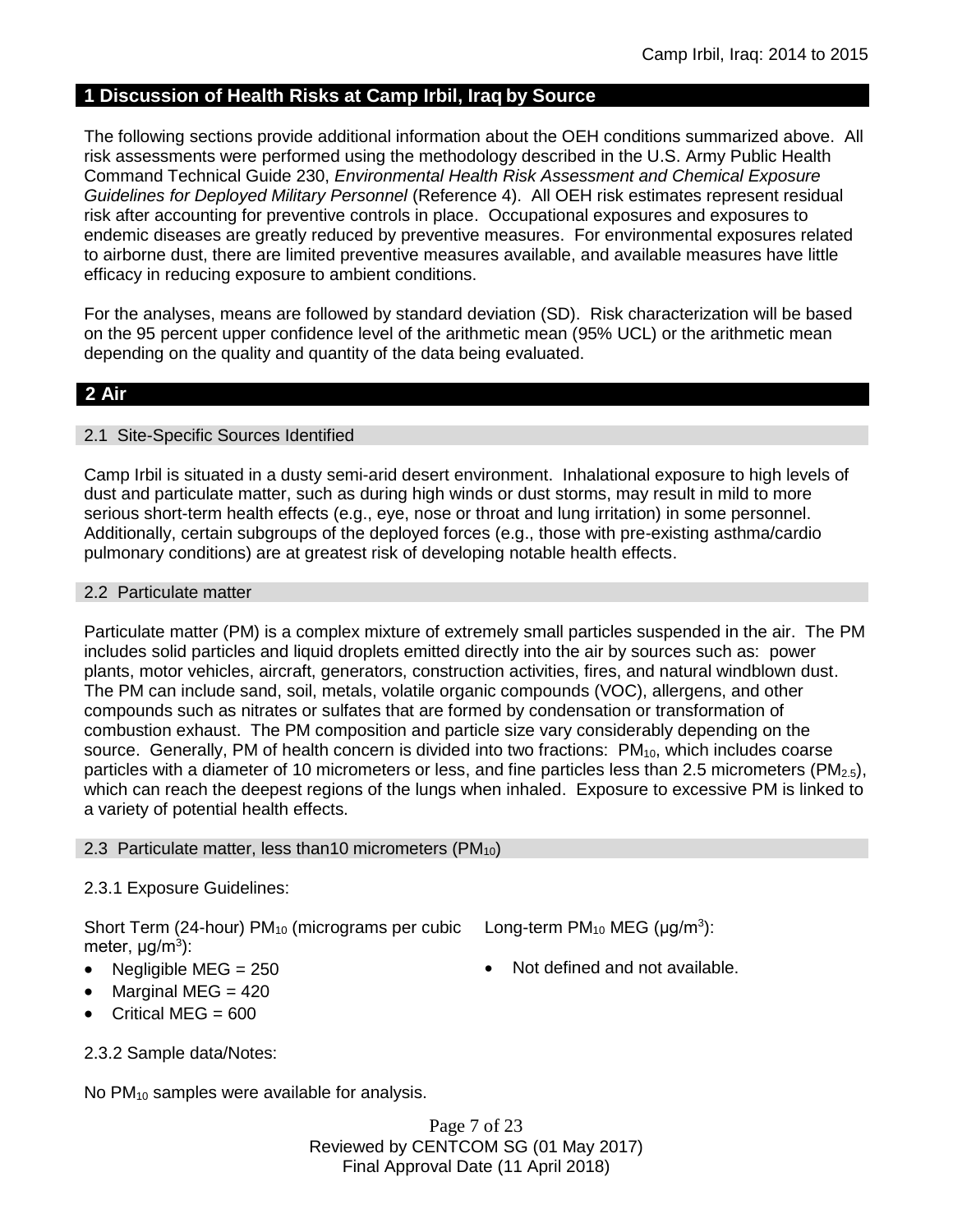2.3.3 Short-term health risks:

# **Not Evaluated, no PM10 sample data available for analysis.**

2.3.4 Long-term health risk:

**Not Evaluated, no PM10 sample data available for analysis or available health guidelines**. The U. S. Environmental Protection Agency (EPA) has retracted its long-term standard (National Ambient Air Quality Standards, NAAQS) for  $PM_{10}$  due to an inability to clearly link chronic health effects with chronic PM<sub>10</sub> exposure levels.

2.4 Particulate Matter, less than 2.5 *micrometers* (PM2.5)

2.4.1 Exposure Guidelines:

Short Term (24-hour)  $PM<sub>2.5</sub>$  ( $\mu$ g/m<sup>3</sup>):

- Negligible MEG = 65 Negligible MEG = 15
- Marginal MEG =  $250$  extended to Marginal MEG =  $65$ .
- Critical MEG  $= 500$

): Long-term (1year)  $PM_{2.5}$  MEGs ( $\mu$ g/m<sup>3</sup>):

2.4.2 Sample data/Notes:

The range of PM<sub>2.5</sub> sample concentrations was 27 ug/m<sup>3</sup> to 59 ug/m<sup>3</sup> with an average concentration of 49 ug/m<sup>3</sup>, SD = 11. Samples were collected in October and December in 2014 ( $n = 5$ ) and in November 2015 ( $n = 2$ ). Therefore, data were not representative of annual exposure and were insufficient to characterize risk.

2.4.3 Short-term health risks:

# **Not Evaluated**

2.4.4 Long-term health risks:

# **Not Evaluated**

2.5 Airborne Metals

2.5.1 Exposure Guidelines:

2.5.2 Sample data/Notes:

A total of seven valid PM2.5 airborne metal samples were collected from October and December in 2014  $(n = 5)$  and November in 2015  $(n = 2)$ . No metals were detected in these samples. However, data were not representative of annual exposure and were insufficient to characterize risk.

2.5.3 Short-term health risks:

# **Not Evaluated**

Page 8 of 23 Reviewed by CENTCOM SG (01 May 2017) Final Approval Date (11 April 2018)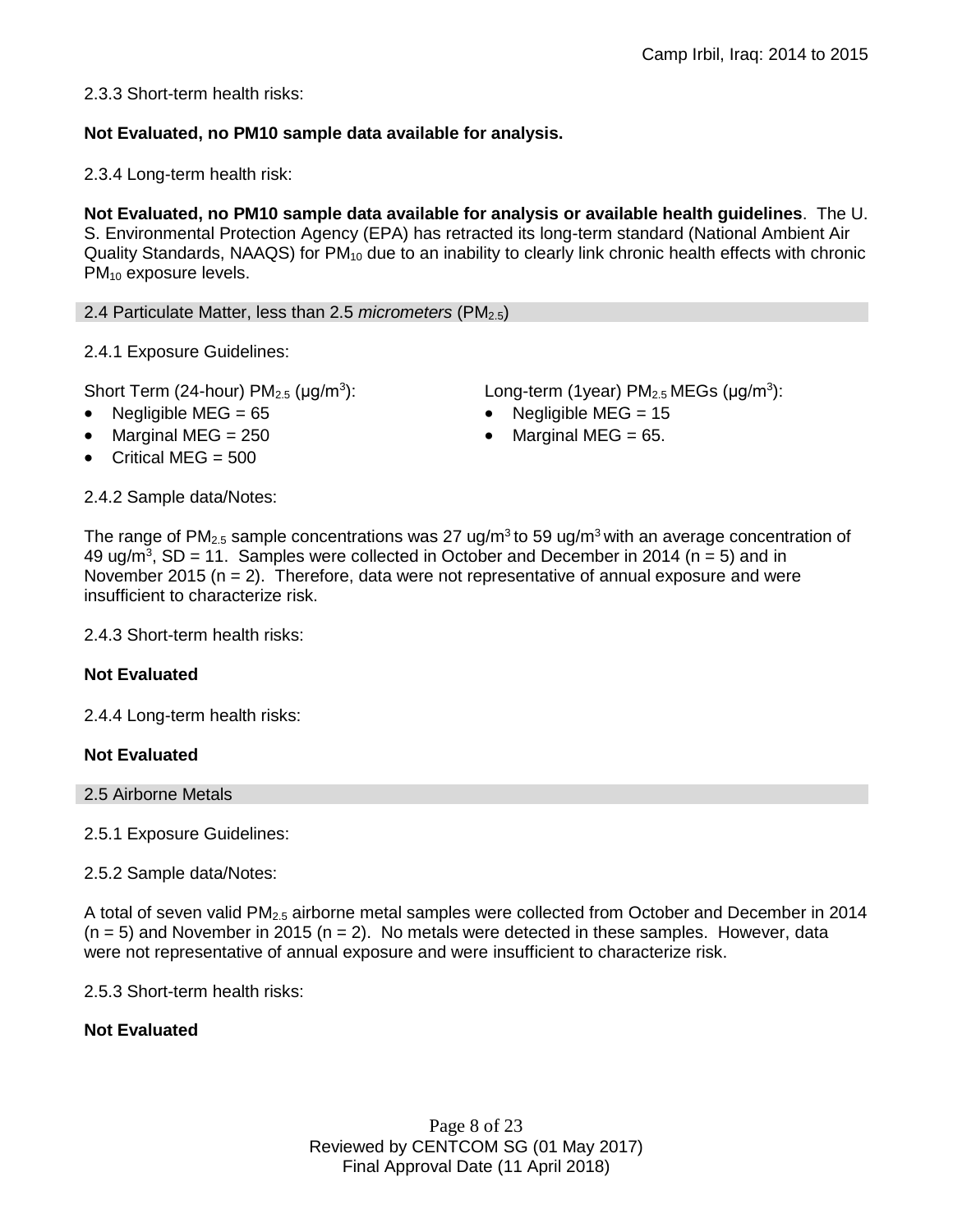2.5.4 Long-term health risks:

# **Not Evaluated**

2.6 Volatile Organic Compounds (VOC)

2.6.1 Exposure Guidelines:

2.6.2 Sample data/Notes:

A single valid volatile organic chemical (VOC) air sample was collected on 8 December 2014. None of the analyzed VOCs were found at concentrations above short or long-term MEGs. However, data were insufficient to characterize risk.

2.6.3 Short and long-term health risks:

## **Not Evaluated**

# **3 Soil**

## 3.1 Site-Specific Sources Identified

## 3.2 Sample data/Notes:

A total of two valid surface soil samples were collected on 11 December 2014 to assess OEH health risk to deployed personnel. A single discrete sample was taken at the southeast perimeter of the camp, and a composite sample was taken along the southwest perimeter of the camp. Both samples were from non-traffic areas. Field data sheets indicate that the majority of the camp is covered in gravel.

The primary soil contamination exposure pathways are dermal contact and dust inhalation. Typical parameters analyzed for included semi volatile organic compounds (SVOCs), heavy metals, polychlorinated biphenyls (PCBs), pesticides, herbicides. If the contaminant was known or suspected, other parameters may have been analyzed for (i.e., Total petroleum hydrocarbons (TPH) and polycyclic aromatic hydrocarbons (PAH) near fuel spills). The percent of the population exposed to soil and associated dust in the sampled areas was  $10 > 25\%$  for two samples. For the risk assessment, personnel are assumed to remain at this location for 6 months to 1 year.

## 3.3 Short-term health risk:

**Not an identified source of health risk**. Currently, sampling data for soil are not evaluated for short term (acute) health risks**.**

3.4 Long-term health risk:

**None identified based on available sample data.** No parameters exceeded 1-year Negligible MEGs.

# **4 Water**

In order to assess the health risk to U.S. personnel from exposure to water in theater, the APHC (PROV) identified the most probable exposure pathways. These are based on the administrative information provided on the field data sheets submitted with the samples taken over the time period

> Page 9 of 23 Reviewed by CENTCOM SG (01 May 2017) Final Approval Date (11 April 2018)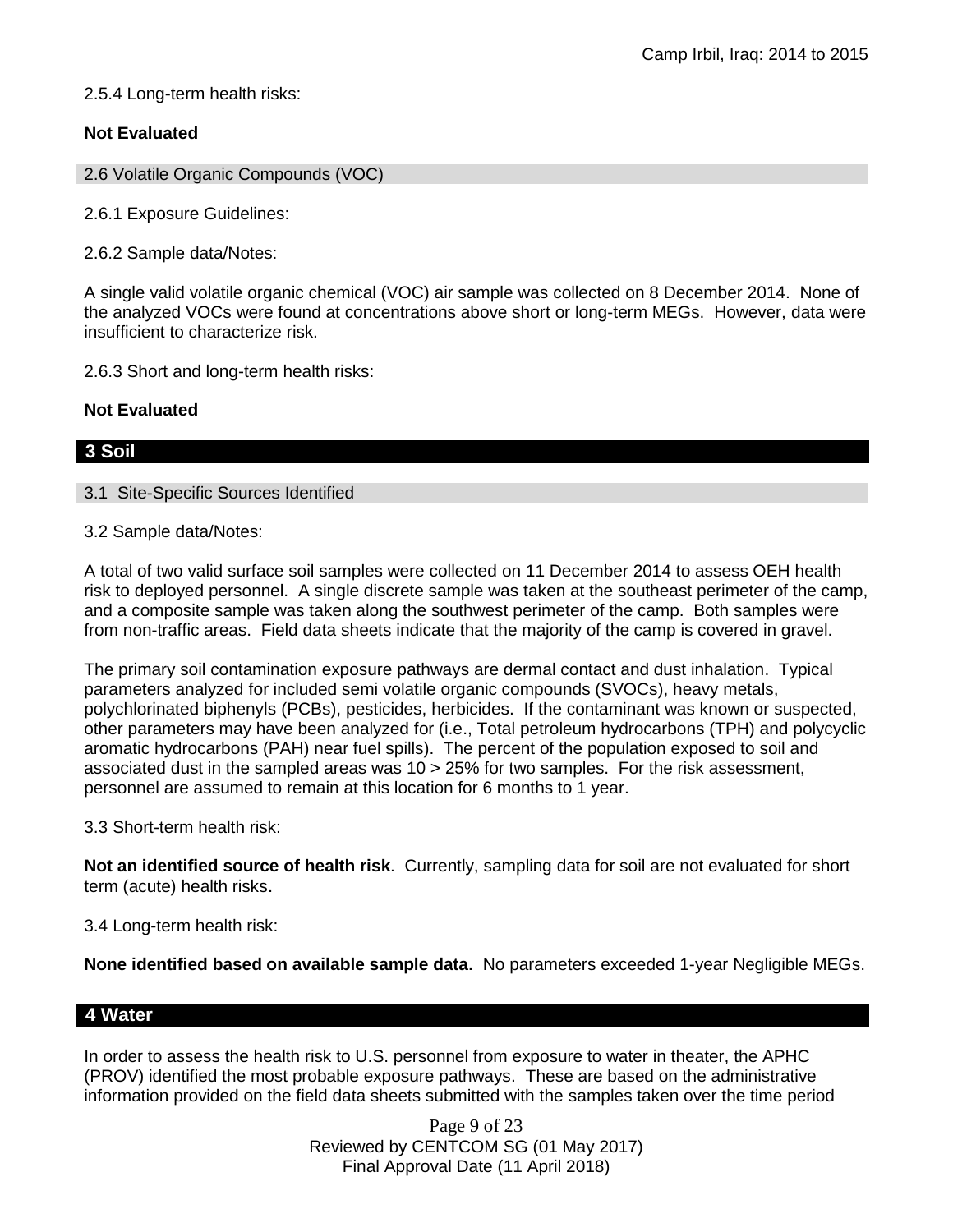being evaluated. Based on the information provided from the field, all samples for untreated water samples were associated with source water for treatment and no exposure pathways were associated with those samples. Therefore, untreated samples are not assessed as potential health hazards. It is assumed that 100% of all U.S. personnel at Camp Irbil will be directly exposed to reverse osmosis water purification unit (ROWPU) treated and disinfected fresh bulk water, since this classification of water is primarily used for personal hygiene, showering, cooking, and for use at vehicle wash racks. Field data sheets indicate that bottled water was the only approved source of drinking water. The primary bottled water distribution point was in Kuwait in 2014 (Reference 5), and from local Coca Cola® company under the brand name Al Waha (Reference 6).

## 4.1 Drinking Water: Bottled or Packaged Water

## 4.1.1 Site-Specific Sources Identified

No sample reports for bottled water were availavable for the 01 January 2014 through 31 December 2015 time period.

## 4.2 Non-Drinking Water: Disinfected

## 4.2.1 Site-Specific Sources Identified

Although the primary route of exposure for most microorganisms is ingestion of contaminated water, dermal exposure to some microorganisms, chemicals, and biologicals may also cause adverse health effects. Complete exposure pathways would include drinking, brushing teeth, personal hygiene, cooking, providing medical and dental care using a contaminated water supply or during dermal contact at vehicle or aircraft wash racks.

Water used for showering and personal hygiene is delivered by local national (LN) Contractor (Al Haydar) truck. The apparent source of water is a well located off the installation (Reference 5).

## 4.2.2 Sample data/Notes:

To assess the potential for adverse health effects to troops the following assumptions were made about dose and duration: All U.S. personnel at this location were expected to remain at this site for approximately 1 year. A conservative (protective) assumption is that personnel routinely consumed less than 5L/day of non-drinking water for up to 365 days (1-year). It is further assumed that control measures and/or personal protective equipment were not used.

A total of four (Non-Drinking) disinfected bulk water, ROWPU, and municipal water samples were collected in October 2014 ( $n = 2$ ) and November 2015 ( $n = 2$ ). No chemicals were detected at levels above the short or long-term MEGs. However, data were not representative of annual exposure and were insufficient to characterize risk.

4.2.3 Short and long-term health risks:

# **Not Evaluated**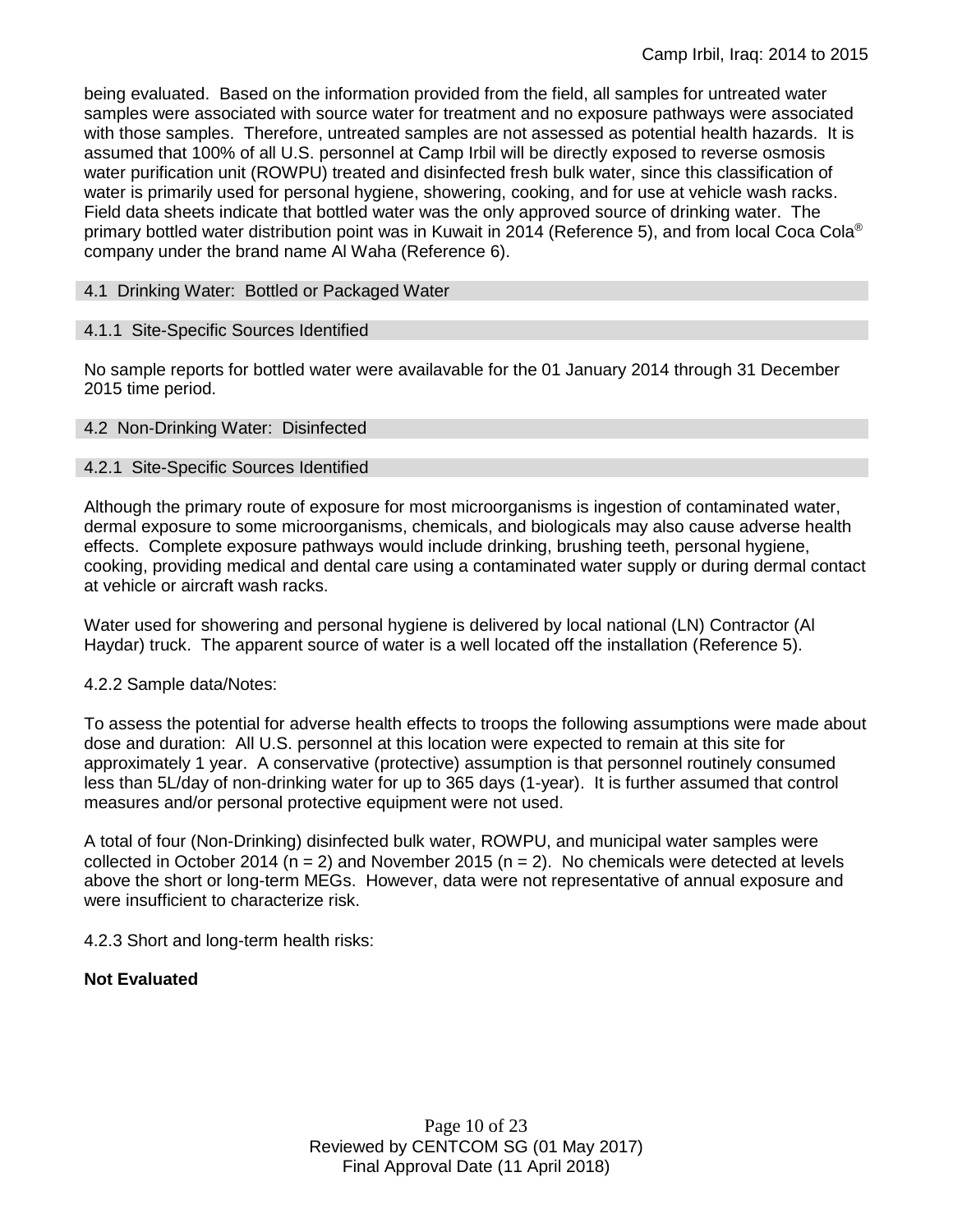# **5 Military Unique**

## 5.1 Chemical Biological, Radiological Nuclear (CBRN) Weapons

No specific hazard sources were documented in the Defense Occupational and Environmental Health Readiness System (DOEHRS), or the Military Exposure Surveillance Library (MESL) from 01 January 2014 through 31 December 2015 timeframe (References 1 and 7).

## 5.2 Depleted Uranium (DU)

No specific hazard sources were documented in the DOEHRS, or MESL from 01 January 2014 through 31 December 2015 timeframe (References 1 and 7).

## 5.3 Ionizing Radiation

No specific hazard sources were documented in the DOEHRS, or MESL from 01 January 2014 through 31 December 2015 timeframe (References 1 and 7).

## 5.4 Non-Ionizing Radiation

No specific hazard sources were documented in the DOEHRS, or MESL from 01 January 2014 through 31 December 2015 timeframe (References 1 and 7).

## **6 Endemic Diseases**

This document lists the endemic diseases reported in the region, its specific health risks and severity and general health information about the diseases. CENTCOM Modification (MOD) 12 (Reference 8) lists deployment requirements, to include immunizations and chemoprophylaxis, in effect during the timeframe of this POEMS.

## 6.1 Foodborne and Waterborne Diseases

Foodborne and waterborne diseases in the area are transmitted through the consumption of local food and water. Local unapproved food and water sources (including ice) are heavily contaminated with pathogenic bacteria, parasites, and viruses to which most U.S. Service Members have little or no natural immunity. Effective host nation disease surveillance does not exist within the country. Only a small fraction of diseases are identified or reported in host nation personnel. Diarrheal diseases are expected to temporarily incapacitate a very high percentage of U.S. personnel within days if local food, water, or ice is consumed. Hepatitis A and typhoid fever infections typically cause prolonged illness in a smaller percentage of unvaccinated personnel. Vaccinations are required for DOD personnel and contractors. In addition, although not specifically assessed in this document, significant outbreaks of viral gastroenteritis (e.g., norovirus) and food poisoning (e.g., *Bacillus cereus*, *Clostridium perfringens*, *Staphylococcus*) may occur. Key disease risks are summarized below:

Mitigation strategies were in place and included consuming food and water from approved sources, vaccinations (when available), frequent hand washing and general sanitation practices.

# 6.1.1 Diarrheal diseases (bacteriological)

**High, mitigated to Low**: Diarrheal diseases are expected to temporarily incapacitate a very high percentage of personnel (potentially over 50% per month) within days if local food, water, or ice is consumed. Field conditions (including lack of hand washing and primitive sanitation) may facilitate

> Page 11 of 23 Reviewed by CENTCOM SG (01 May 2017) Final Approval Date (11 April 2018)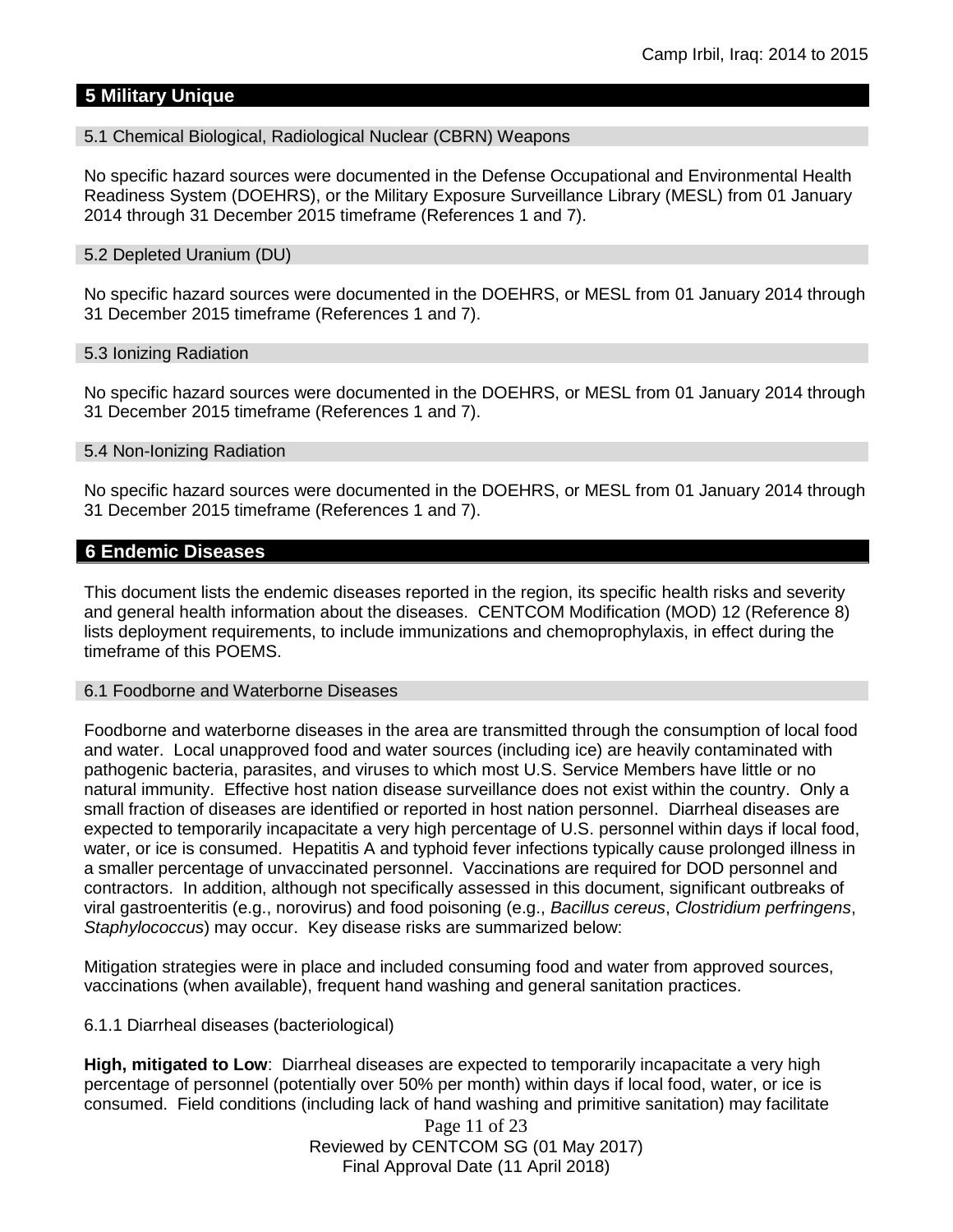person-to-person spread and epidemics. Typically mild disease treated in outpatient setting; recovery and return to duty in less than 72 hours with appropriate therapy. A small proportion of infections may require greater than 72 hours limited duty, or hospitalization.

6.1.2 Hepatitis A, typhoid/paratyphoid fever, and diarrhea-protozoal

**High, mitigated to Low**: Unmitigated health risk to U.S. personnel is high year round for hepatitis A and typhoid/paratyphoid fever, and Moderate for diarrhea-protozoal. Mitigation was in place to reduce the risks to low. Hepatitis A, typhoid/paratyphoid fever, and diarrhea-protozoal disease may cause prolonged illness in a small percentage of personnel (less than 1% per month). Although much rarer, other potential diseases in this area that are also considered a Moderate risk include: hepatitis E, diarrhea-cholera, and brucellosis.

## 6.1.3 Short-term Health Risks:

**Low**: The overall unmitigated short-term risk associated with foodborne and waterborne diseases are considered High (bacterial diarrhea, hepatitis A, typhoid/paratyphoid fever) to Moderate (diarrheacholera, diarrhea-protozoal, brucellosis) to Low (hepatitis E) if local food or water is consumed. Preventive Medicine measures reduced the risk to Low. Confidence in the health risk estimate was high.

6.1.4 Long-term Health Risks:

## **None identified based on available data.**

## 6.2 Arthropod Vector-Borne Diseases

During the warmer months, the climate and ecological habitat support populations of arthropod vectors, including mosquitoes, ticks, mites, and sandflies. Significant disease transmission is sustained countrywide, including urban areas. Mitigation strategies were in place and included proper wear of treated uniforms, application of repellent to exposed skin, and use of bed nets and chemoprophylaxis (when applicable). Additional methods included the use of pesticides, reduction of pest/breeding habitats, and engineering controls.

## 6.2.1 Malaria

**None**: Indigenous transmission of malaria in Iraq was eliminated as of 2008 reducing risk among personnel exposed to mosquito bites to None.

## 6.2.2 Leishmaniasis

**Moderate, mitigated to Low**: The disease risk is Moderate during the warmer months when sandflies are most prevalent, but reduced to low with mitigation measures. Leishmaniasis is transmitted by sand flies. There are two forms of the disease; cutaneous (acute form) and visceral (a more latent form of the disease). The leishmaniasis parasites may survive for years in infected individuals and this infection may go unrecognized by physicians in the U.S. when infections become symptomatic years later. Cutaneous infection is unlikely to be debilitating, though lesions may be disfiguring. Visceral leishmaniasis disease can cause severe febrile illness which typically requires hospitalization with convalescence over 7 days.

> Page 12 of 23 Reviewed by CENTCOM SG (01 May 2017) Final Approval Date (11 April 2018)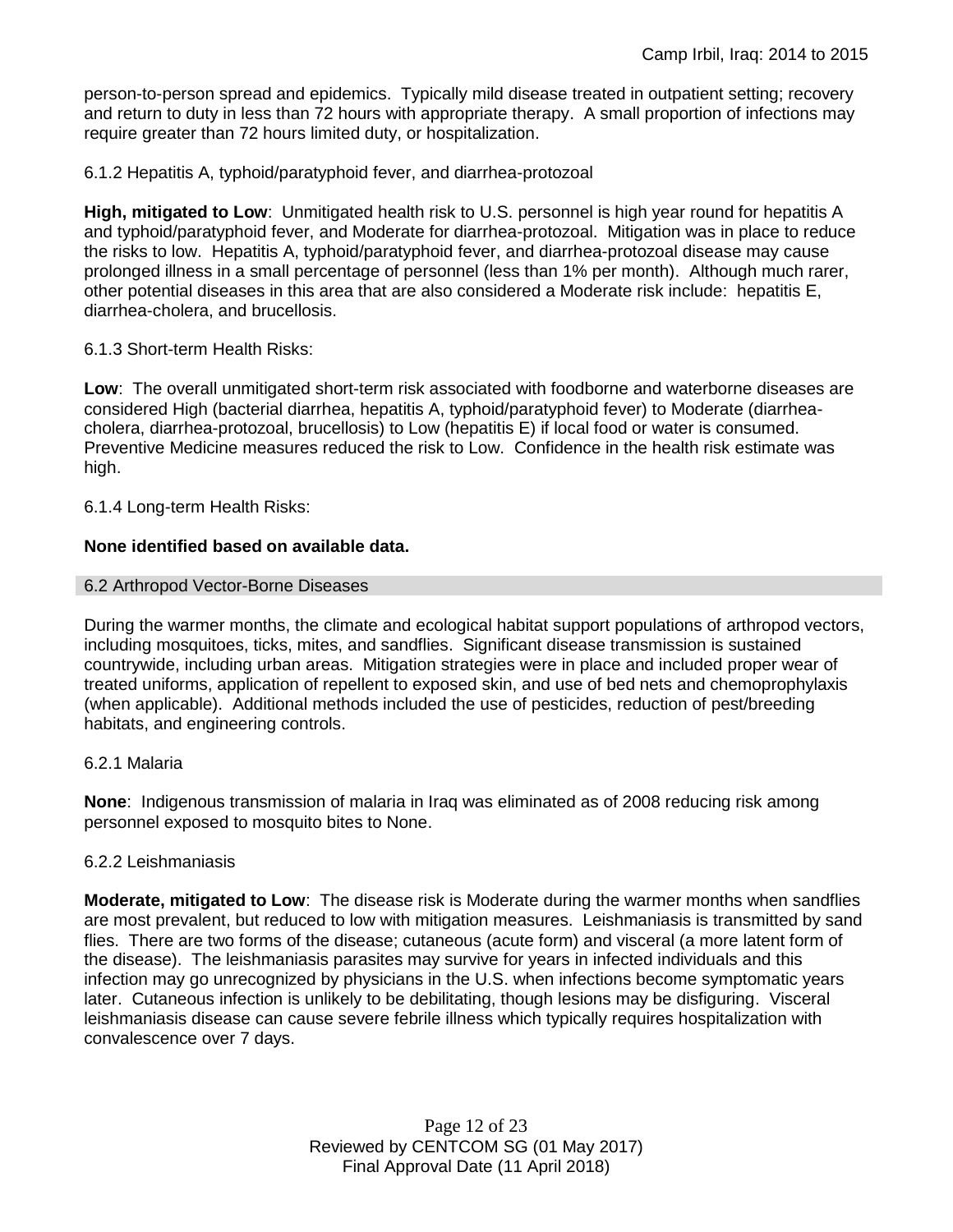# 6.2.3 Crimean-Congo hemorrhagic fever

**Moderate, mitigated to Low**: Unmitigated risk is moderate, but reduced to low with mitigation measures. Crimean-Congo hemorrhagic fever occurs in rare cases (less than 0.1% per month attack rate in indigenous personnel) and is transmitted by tick bites or occupational contact with blood or secretions from infected animals. The disease typically requires intensive care with fatality rates from 5% to 50%.

## 6.2.4 Sandfly fever

**Moderate, mitigated to Low**: Sandfly fever has a Moderate risk with potential disease rates from 1% to 10% per month under worst case conditions. Mitigation measures reduced the risk to low. The disease is transmitted by sandflies and occurs more commonly in children though adults are still at risk. Sandfly fever disease typically resulted in debilitating febrile illness requiring 1 to 7 days of supportive care followed by return to duty.

## 6.2.5 Sindbis (and Sindbis-like viruses)

**Low**: Sindbis and sindbis-like viruses are maintained in a bird-mosquito cycle in rural areas and occasionally caused limited outbreaks among humans. The viruses are transmitted by a variety of *Culex* mosquito species found primarily in rural areas. A variety of bird species may serve as reservoir or amplifying hosts. Extremely rare cases (less than 0.01% per month attack rate) could have occurred seasonally (April - November). Debilitating febrile illness often accompanied by rash, typically requires 1 to 7 days of supportive care; significant arthralgias may persist for several weeks or more in some cases. This disease is associated with a low health risk estimate.

## 6.2.6 Rickettsioses, tickborne (spotted fever group)

**Low**: Rare cases (less than 0.1% per month) of rickettsioses disease are possible among personnel exposed to tick bites. Rickettsioses are transmitted by multiple species of hard ticks, including *Rhipicephalus* spp., which are associated with dogs. Other species of ticks, including *Ixodes* are also capable of transmitting rickettsial pathogens in this group. In addition to dogs, various rodents and other animals also may serve as reservoirs. Ticks are most prevalent from April through November. Incidents can result in debilitating febrile illness, which may require 1 to 7 days of supportive care followed by return to duty. The health risk of rickettsial disease is Low.

## 6.2.7 Typhus-murine (fleaborne)

**Low**: Typhus-murine has a Low risk estimate and is assessed as present, but at unknown levels. Rare cases are possible among personnel exposed to rodents (particularly rats) and flea bites. Incidents may result in debilitating febrile illness typically requiring 1 to 7 days of supportive care followed by return to duty.

## 6.2.8 West Nile fever

**Low**: West Nile fever is present. The disease is maintained by the bird population and transmitted to humans via mosquito vector. Typically, infections in young, healthy adults were asymptomatic although fever, headache, tiredness, body aches (occasionally with a skin rash on trunk of body), and swollen lymph glands can occurred. This disease is associated with a low risk estimate.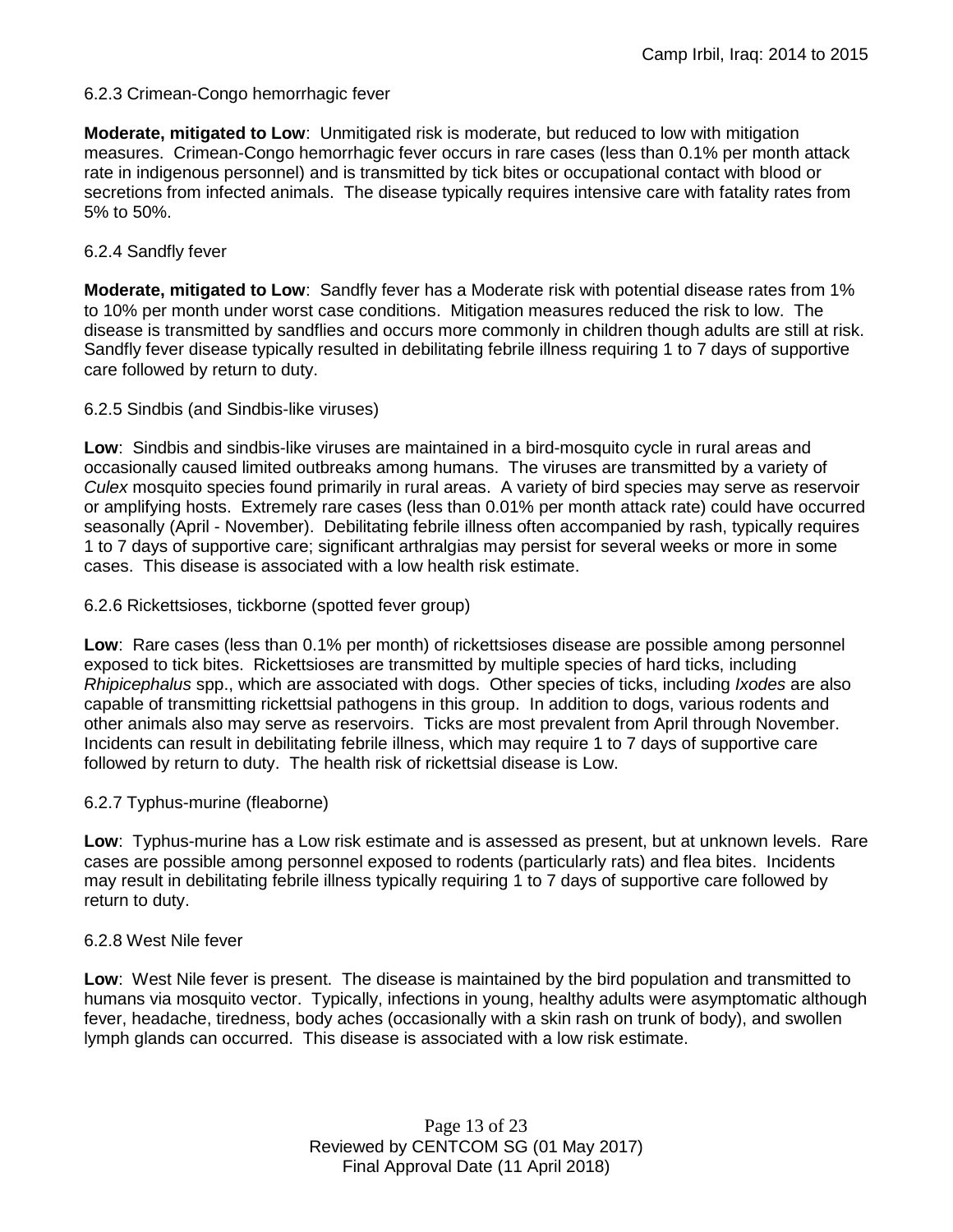6.2.9 Short -term health risks:

**Low:** The unmitigated risk is moderate for leishmaniasis - cutaneous (acute), Crimean-Congo hemorrhagic fever, and sandfly fever; Low for, sindbis, rickettsioses-tickborne*,* typhus-fleaborne, and West Nile fever. No hazard from malaria (2008 - 2011). Risk is reduced to Low by proper wear of the uniform and application of repellent to exposed skin. Confidence in the risk estimate is high.

6.2.10 Long -term health risks:

**Low:** The unmitigated risk is moderate for leishmaniasis-visceral (chronic). Risk is reduced to Low by proper wear of the uniform and application of repellent to exposed skin. Confidence in the risk estimate is high.

## 6.3 Water Contact Diseases

Tactical operations or recreational activities that involve extensive contact with surface water such as lakes, streams, rivers, or flooded fields may result in significant exposure to leptospirosis and schistosomiasis. Arid portions of Iraq without permanent or persistent bodies of surface water do not support transmission of leptospirosis or schistosomiasis. Risk was restricted primarily to areas along rivers and lakes. These diseases can debilitate personnel for up to a week or more. Leptospirosis risk typically increases during flooding. In addition, although not specifically assessed in this document, bodies of surface water are likely to be contaminated with human and animal waste. Activities such as wading or swimming may result in exposure to enteric diseases including diarrhea and hepatitis via incidental ingestion of water. Prolonged water contact also may lead to the development of a variety of potentially debilitating skin conditions including bacterial or fungal dermatitis. Mitigation strategies were in place and included avoiding water contact and recreational water activities, proper wear of uniform (especially footwear), and protective coverings for cuts/abraded skin.

# 6.3.1 Leptospirosis

**Moderate, mitigated to Low**: Human infections occur seasonally (typically April through November) through exposure to water or soil contaminated by infected animals and is associated with wading, and swimming in contaminated, untreated open water. The occurrence of flooding after heavy rainfall facilitates the spread of the organism because as water saturates the environment leptospirosis present in the soil passes directly into surface waters. Leptospirosis can enter the body through cut or abraded skin, mucous membranes, and conjunctivae. Infection may also occur from ingestion of contaminated water. The acute, generalized illness associated with infection may mimic other tropical diseases (for example, dengue fever, malaria, and typhus), and common symptoms include fever, chills, myalgia, nausea, diarrhea, cough, and conjunctival suffusion. Manifestations of severe disease can include jaundice, renal failure, hemorrhage, pneumonitis, and hemodynamic collapse. Recreational activities involving extensive water contact may result in personnel being temporarily debilitated with leptospirosis. This disease is associated with a Moderate health risk estimate.

# 6.3.2 Schistosomiasis

**Moderate, mitigated to Low**: Humans are the principal reservoir for schistosomes; humans shed schistosome eggs in urine or feces. Animals such as cattle and water buffalo may also be significant reservoirs. Rare cases (less than 0.1% per month attack rate) may occur seasonally (typically April through November) among personnel wading or swimming in lakes, streams, or irrigated fields which were frequently contaminated with human and animal waste containing schistosome eggs. In groups with prolonged exposure to heavily contaminated foci, attack rates may exceed 10%. Exceptionally heavy concentrations of schistosomes may occur in discrete foci, which were difficult to distinguish from

> Page 14 of 23 Reviewed by CENTCOM SG (01 May 2017) Final Approval Date (11 April 2018)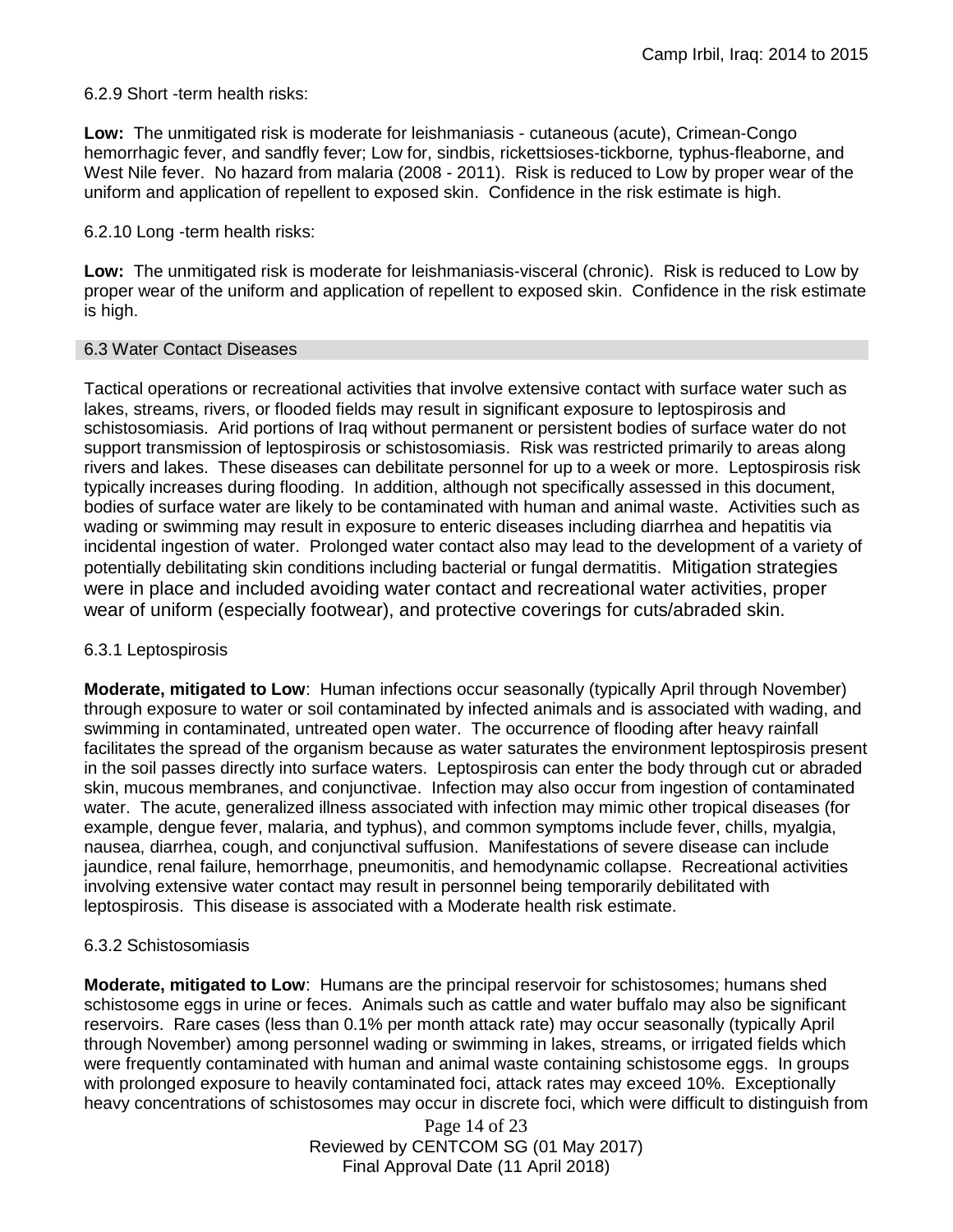less contaminated areas. In non-immune personnel exposed to such foci, rates of acute schistosomiasis may be over 50%. Mild infections are generally asymptomatic. In very heavy acute infections, a febrile illness (acute schistosomiasis) may occur, especially with *Schistosoma japonicum*  and *S. mansoni*, requiring hospitalization and convalescence over 7 days. This disease is associated with a Moderate health risk estimate.

6.3.3 Short -term health risks:

**Low:** Unmitigated Health risk of schistosomiasis and leptospirosis is Moderate during warmer months. Mitigation measures reduce the risk to Low. Confidence in the health risk estimate is high.

6.3.4 Long -term health risks:

## **None identified based on available data.**

## 6.4 Respiratory Diseases

Although not specifically assessed in this document, deployed U.S. forces may be exposed to a wide variety of common respiratory infections in the local population. These include influenza, pertussis, viral upper respiratory infections, viral and bacterial pneumonia, and others. The U.S. military populations living in close-quarter conditions are at risk for substantial person-to-person spread of respiratory pathogens. Influenza is of particular concern because of its ability to debilitate large numbers of unvaccinated personnel for several days. Mitigation strategies were in place and included routine medical screenings, vaccination, enforcing minimum space allocation in housing units, implementing head-to-toe sleeping in crowded housing units, implementation of proper personal protective equipment (PPE) when necessary for healthcare providers and detention facility personnel.

## 6.4.1 Tuberculosis (TB)

**Moderate, mitigated to Low:** Potential health risk to U.S. personnel is Moderate, mitigated to Low, year round. Transmission typically requires close and prolonged contact with an active case of pulmonary or laryngeal TB, although it also can occur with more incidental contact. The Army Surgeon General has defined increased risk in deployed Soldiers as indoor exposure to locals or third country nationals of greater than one hour per week in a highly endemic active TB region. Additional mitigation included active case isolation in negative pressure rooms, where available.

## 6.4.2 Meningococcal meningitis

**Low:** Meningococcal meningitis poses a Low risk and is transmitted from person to person through droplets of respiratory or throat secretions. Close and prolonged contact facilitates the spread of this disease. Meningococcal meningitis is potentially a very severe disease typically requiring intensive care; fatalities may occur in 5-15% of cases.

6.4.3 Short-term health risks:

**Low:** Moderate (TB) to Low (for meningococcal meningitis). Overall risk was reduced to Low with mitigation measures. Confidence in the health risk estimate is high.

6.4.4 Long-term health risks:

**None identified based on available data.** Tuberculosis is evaluated as part of the post deployment health assessment (PDHA). A TB skin test is required post-deployment if potentially exposed and is

> Page 15 of 23 Reviewed by CENTCOM SG (01 May 2017) Final Approval Date (11 April 2018)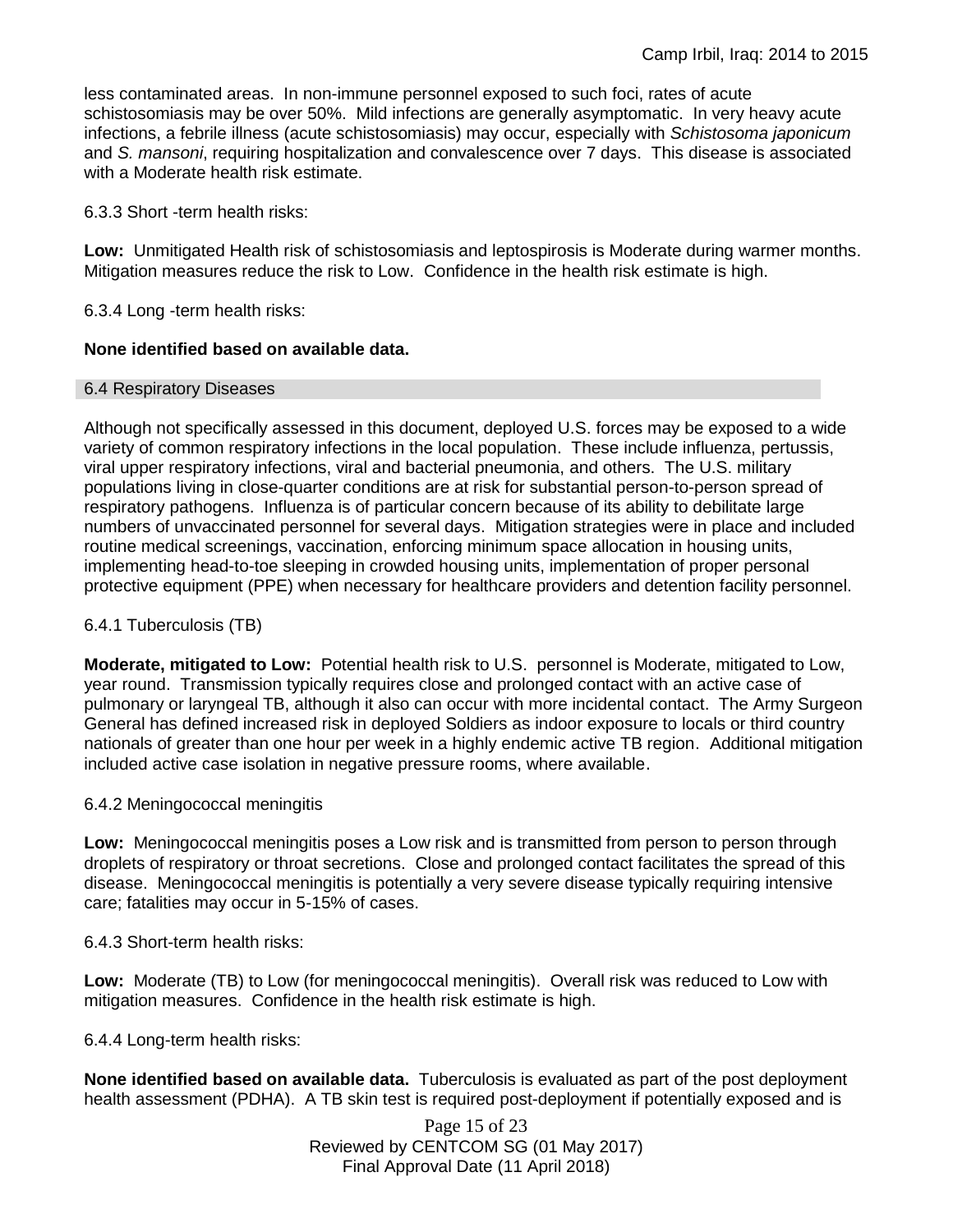based upon individual service policies.

## 6.5 Animal-Contact Diseases

# 6.5.1 Rabies

**Moderate, mitigated to Low:** Rabies posed a year-round moderate risk. Occurrence in local animals was well above U.S. levels due to the lack of organized control programs. Dogs were the primary reservoir of rabies in Iraq, and a frequent source of human exposure. In June 2008, the New Jersey Health department in The United States reported a confirmed case of rabies in a mixed-breed dog recently imported from Iraq. Rabies is transmitted by exposure to the virus-laden saliva of an infected animal, typically through bites, but could occur from scratches contaminated with the saliva. No cases of rabies acquired in Iraq have been identified in U.S. Service Members to date. The vast majority (>99%) of persons who develop rabies disease will do so within a year after a risk exposure, there have been rare reports of individuals presenting with rabies disease up to six years or more after their last known risk exposure. Mitigation strategies included command emphasis of CENTCOM GO 1C, reduction of animal habitats, active pest management programs, and timely treatment of feral animal scratches/bites.

## 6.5.2 Anthrax

**Low:** Anthrax cases are rare in indigenous personnel, and pose a Low risk to U.S. personnel. Anthrax is a naturally occurring infection; cutaneous anthrax is transmitted by direct contact with infected animals or carcasses, including hides. Eating undercooked infected meat may result in contracting gastrointestinal anthrax. Pulmonary anthrax is contracted through inhalation of spores and is extremely rare. Mitigation measures included consuming approved food sources, proper food preparation and cooking temperatures, avoidance of animals and farms, dust abatement when working in these areas, vaccinations, and proper PPE for personnel working with animals.

## 6.5.3 Q-Fever

**Moderate, mitigated to Low:** Potential health risk to U.S. personnel is Moderate, but mitigated to Low, year round. Rare cases are possible among personnel exposed to aerosols from infected animals, with clusters of cases possible in some situations. Significant outbreaks (affecting 1-50%) can occur in personnel with heavy exposure to barnyards or other areas where animals are kept. Unpasteurized milk may also transmit infection. The primary route of exposure is respiratory, with an infectious dose as low as a single organism. Incidence could result in debilitating febrile illness, sometimes presenting as pneumonia, typically requiring 1 to 7 days of inpatient care followed by return to duty. Mitigation strategies in place as listed in paragraph 6.5.2 except for vaccinations.

## 6.5.4 H5N1 avian influenza

**Low:** Potential health risk to U.S. personnel is Low. Although H5N1 avian influenza (AI) is easily transmitted among birds, bird-to-human transmission is extremely inefficient. Human-to-human transmission appears to be exceedingly rare, even with relatively close contact. Extremely rare cases (less than 0.01% per month attack rate) could occur. Incidence could result in very severe illness with fatality rate higher than 50 percent in symptomatic cases. Mitigation strategies included avoidance of birds/poultry and proper cooking temperatures for poultry products.

6.5.5 Short-term health risks:

**Low:** The short-term unmitigated risk is Moderate for rabies, and Q-fever, to Low for anthrax, and

Page 16 of 23 Reviewed by CENTCOM SG (01 May 2017) Final Approval Date (11 April 2018)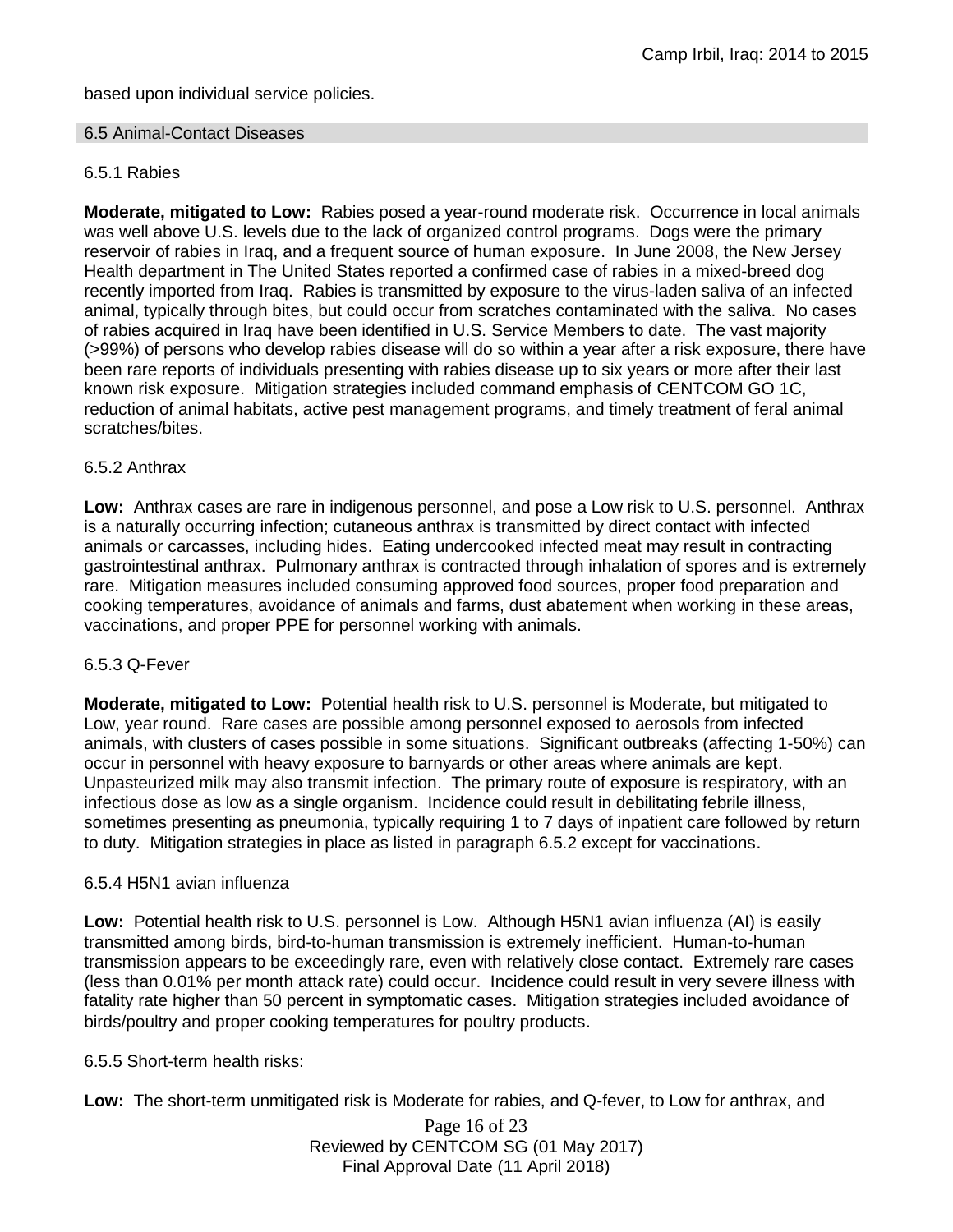H5N1 avian influenza. Mitigation measures reduced the overall risk to Low. Confidence in risk estimate is high.

6.5.6 Long-term health risks:

**Low:** A Low long term risk exists for rabies because, in rare cases, the incubation period for rabies can be several years.

## **7 Venomous Animal/Insect**

All information was taken directly from the Armed Forces Pest Management Board (Reference 9) and the Clinical Toxinology Resources web site from the University of Adelaide, Australia (Reference 10). The species listed below have home ranges that overlap the location of Camp Irbil, and may present a health risk if they are encountered by personnel. See Section 9 for more information about pesticides and pest control measures.

7.1 Spiders

 *Latrodectus pallidus*: Clinical effects uncertain, but related to medically important species, therefore major envenoming cannot be excluded.

7.2 Scorpions

 *Androctonus crassicauda (black scorpion)*:Severe envenoming possible and potentially lethal, however most stings cause only severe local pain.

 *Buthacus leptochelys*, *Buthacus macrocentrus*, *Compsobuthus matthiesseni*, *Compsobuthus werneri, Mesobuthus caucasicus, Mesobuthus eupeus, Odontobuthus doriae*, and *Orthochirus scrobiculosus*: Clinical effects unknown; there are a number of dangerous Buthid scorpions, but there are also some known to cause minimal effects only. Without clinical data it is unclear where this species fits within that spectrum.

 *Scorpio maurus,* and *Scorpio maurus palmatus*: Mild envenoming only, not likely to prove lethal.

*Hemiscorpius lepturus*: Severe envenoming possible, potentially lethal.

 *Hottentotta saulcyi*, *Hottentotta scaber*, and *Hottentotta schach*: Moderate envenoming possible but unlikely to prove lethal.

## 7.3 Snakes

*Cerastes gasperettii*: Potentially lethal envenoming, though unlikely.

 *Echis sochureki* (latitudes 29-32N and longitudes 44-49E): *M*oderate to severe, potentially lethal envenoming.

 *Malpolon moilensis*, M*alpolon monspessulanus*, *Pseudocyclophis persicus, and Pseudocyclophis persicus fieldi*: Clinical effects varies, but unlikely to cause significant envenoming.

*Macrovipera lebetina* subspecies e*uphratica* and subspecies *obtusa, Vipera albicornuta*, and

Page 17 of 23 Reviewed by CENTCOM SG (01 May 2017) Final Approval Date (11 April 2018)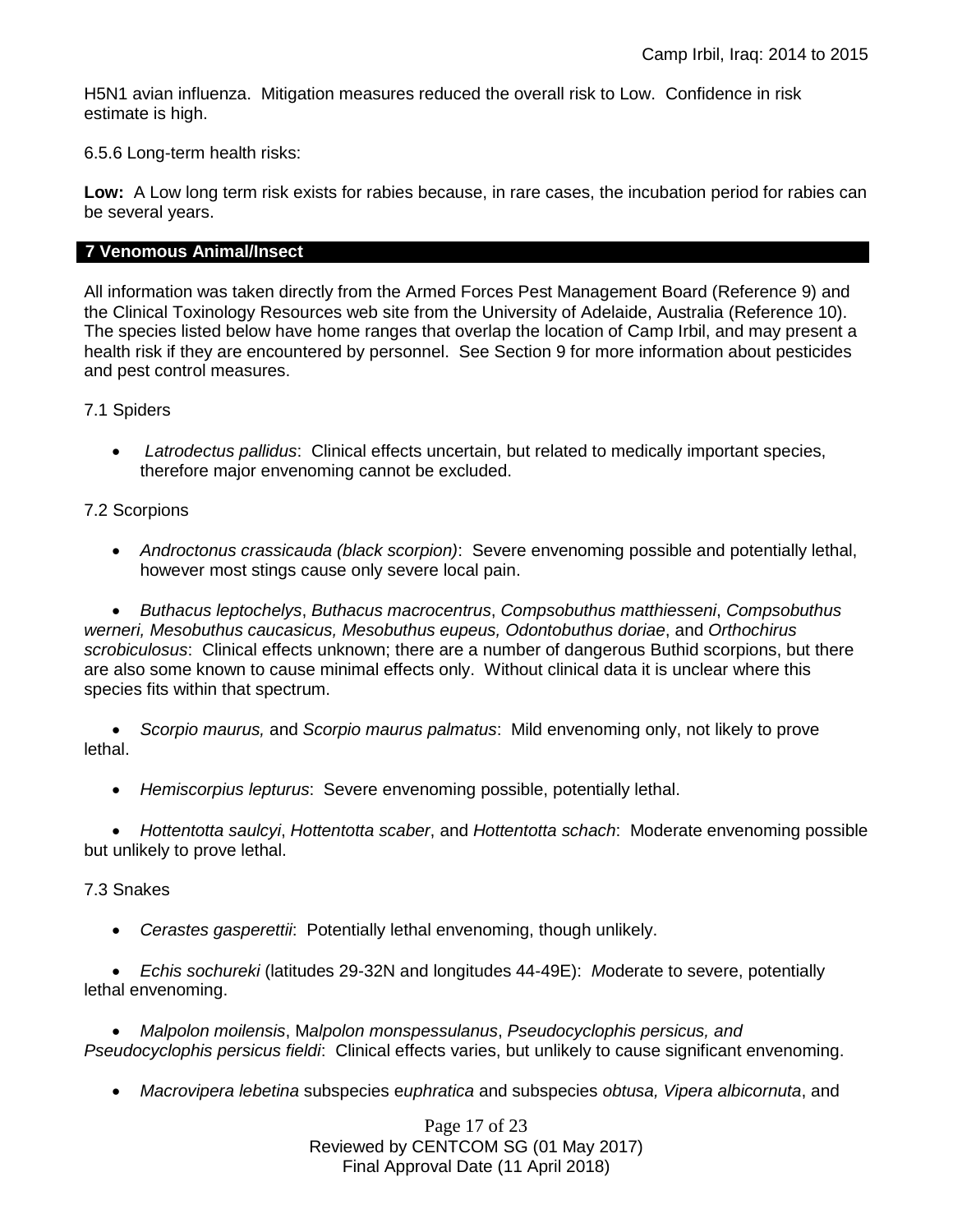*Walterinnesia aegyptia*: Severe envenoming possible, potentially lethal.

7.4 Short-term health risk:

**Low:** If encountered, effects of venom vary with species from mild localized swelling (e.g., *S. maurus*) to potentially lethal effects (e.g., *V. albicornuta*). See effects of venom above. Mitigation strategies included avoiding contact, proper wear of uniform (especially footwear), and timely medical treatment. Confidence in the health risk estimate is low (Reference 4, Table 3-6).

7.5 Long-term health risk:

## **None identified.**

# **8 Heat/Cold Stress**

## 8.1 Heat

The climate is hot; a summer Mediterranean climate according to Köppen climate classification, with extremely hot summers and mild, wet winters (References 5 and 6). Summer (June - September) monthly mean daily maximum temperatures range from 100 degrees Fahrenheit (°F) to 108 °F with an average temperature of 103 °F based on historical climatological data. The health risk of heat stress/injury based on temperatures alone is Low (< 78 °F) from November – April, high (82-87.9°F) for October, and extremely high ( $\geq 88^{\circ}$ F) from May – September. However, work intensity and clothing/equipment worn pose greater health risk of heat stress/injury than environmental factors alone (Reference 11). Managing risk of hot weather operations included monitoring work/rest periods, proper hydration, and taking individual risk factors (e.g., acclimation, weight, and physical conditioning) into consideration. Risk of heat stress/injury was reduced with preventive measures.

## 8.1.1 Short-term health risk:

**Low to High, mitigated to Low:** The risk of heat injury was reduced to low through preventive measures such as work/rest cycles, proper hydration and nutrition, and monitoring Wet Bulb Globe Temperature (WBGT). Risk of heat injury in unacclimatized or susceptible populations (older, previous history of heat injury, poor physical condition, underlying medical/health conditions), and those under operational constraints (equipment, PPE, vehicles) is High from May – September, Moderate for October, and Low from November – April. Confidence in the health risk estimate is low (Reference 4, Table 3-6).

## 8.1.2 Long-term health risk:

**Low:** The long-term risk is Low. However, the risk may be greater for certain susceptible persons– those older (i.e., greater than 45 years), in lesser physical shape, or with underlying medical/health conditions. Long-term health implications from heat injuries are rare but may occur, especially from more serious injuries such as heat stroke. It is possible that high heat in conjunction with various chemical exposures may increase long-term health risks, though specific scientific evidence is not conclusive. Confidence in these risk estimates is medium (Reference 4, Table 3-6).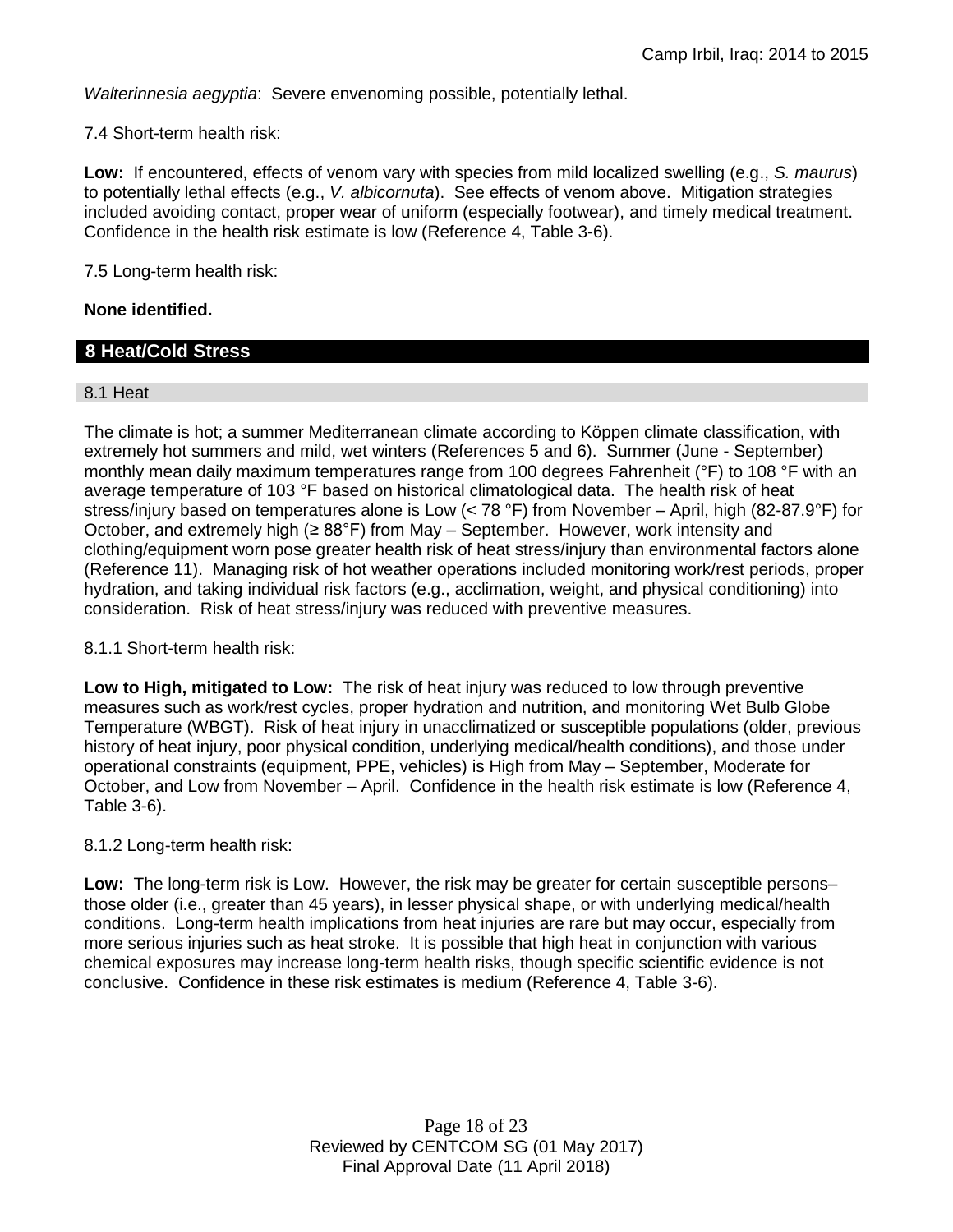## 8.2 Cold

# 8.2.1 Short-term health risks:

Winter (December - March) monthly mean daily minimum temperatures range from 36 °F to 44 °F with an average temperature of 40 °F based on historical climatological data. Because even on warm days a significant drop in temperature after sunset by as much as 40 °F can occur, there is a risk of cold stress/injury from November – March. The risk assessment for Non-Freezing Cold Injuries (NFCI), such as chilblain, trench foot, and hypothermia, is Low based on historical temperature and precipitation data. Frostbite is unlikely to occur because temperatures rarely drop below freezing. However, personnel may encounter significantly lower temperatures during field operations at higher altitudes. As with heat stress/injuries, cold stress/injuries are largely dependent on operational and individual factors instead of environmental factors alone (Reference 11).

**Low:** The health risk of cold injury is Low. Confidence in the health risk estimate is medium.

8.1.2 Long-term health risk:

**Low:** The health risk of cold injury is Low. Confidence in the health risk estimate is high.

# **9 Noise**

## 9.1 Continuous

Noise from generator farms and Airfield have the potential to adversely affect personnel (References 5 and 6). No calibrated sound level meters were available during the 2014 or 2015 OEHSA investigation.

9.1.1 Short and long-term health risks:

# **Not evaluated**

## 9.2 Impulse

No specific hazard sources were documented in the DOEHRS or MESL from 01 January 2014 through 31 December 2015 timeframe.

9.2.1 Short-term and Long-term health risks:

# **Not evaluated**.

# **10 Unique Incidents/Concerns**

## 10.1 Potential environmental contamination sources

DoD personnel are exposed to various chemical, physical, ergonomic, and biological hazards in the course of performing their mission. These types of hazards depend on the mission of the unit and the operations and tasks which the personnel are required to perform to complete their mission. The health risk associated with these hazards depends on a number of elements including what materials are used, how long the exposure last, what is done to the material, the environment where the task or operation is performed, and what controls are used. The hazards can include exposures to heavy metal particulates (e.g. lead, cadmium, manganese, chromium, and iron oxide), solvents, fuels, oils,

> Page 19 of 23 Reviewed by CENTCOM SG (01 May 2017) Final Approval Date (11 April 2018)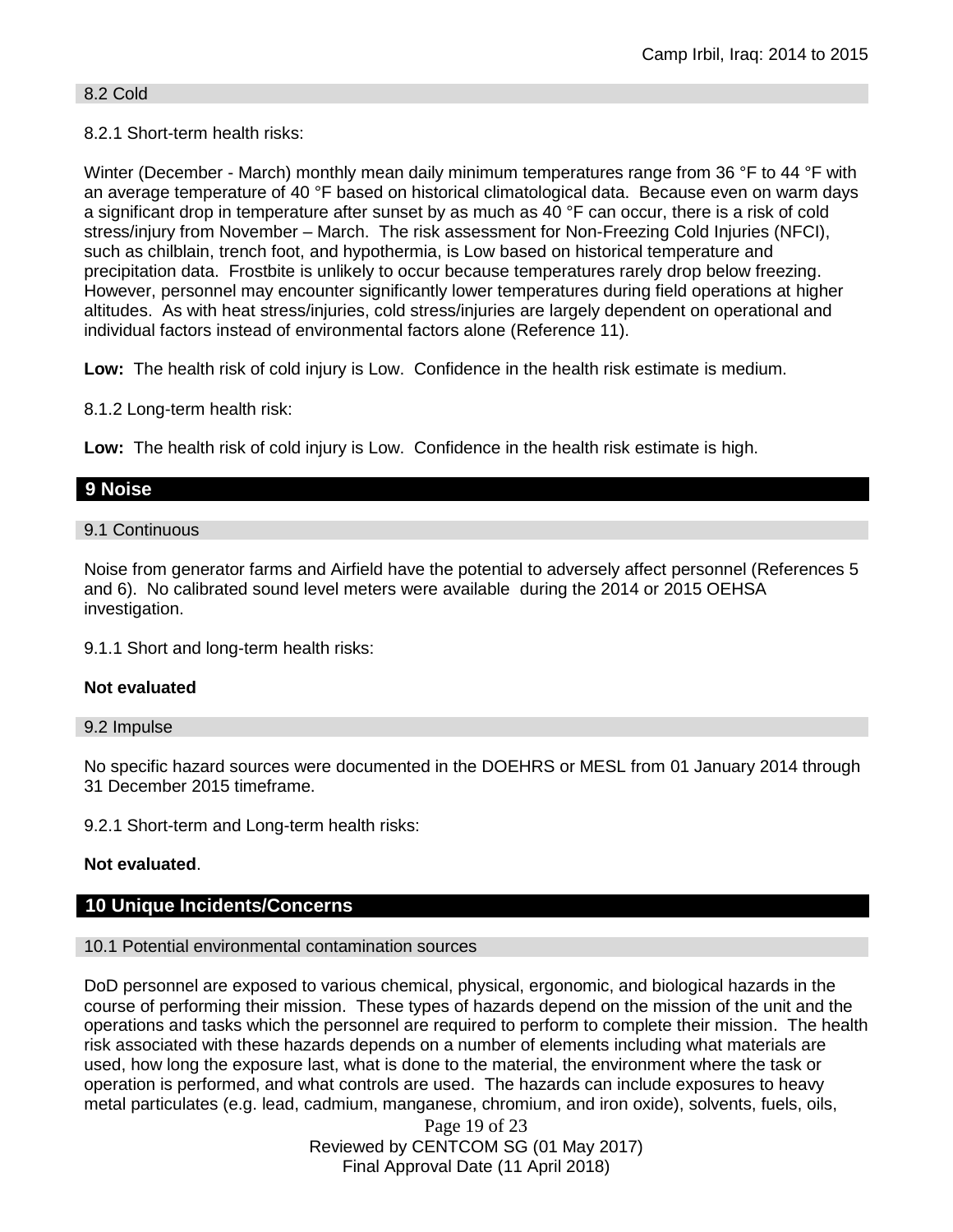and gases (e.g., carbon monoxide, carbon dioxide, oxides of nitrogen, and oxides of sulfur). Most of these exposures occur when performing maintenance task such as painting, grinding, welding, engine repair, or movement through contaminated areas. Exposures to these occupational hazards can occur through inhalation (air), skin contact, or ingestion; however exposures through air are generally associated with the highest health risk.

#### 10.2 Waste Sites/Waste Disposal

No specific hazard sources were documented in the DOEHRS or MESL from 01 January 2014 through 31 December 2015 timeframe. Solid waste was contractor operated by Darya Co in 2014, and KBR in 2015. All solid waste was picked up daily and trucked off site for disposal (References 5 and 6).

The hazardous waste collection point was U.S. Military operated, but hazardous waste was collected and disposed of by LN contractor Darya Co in 2014, and KBR in 2015, and trucked off site for disposal. Disposal process is unknown (References 5 and 6).

Regulated medical waste(RMW) was collected in sharps containers and red bags and disposed of by LN contractor (Darya Co). No RMW has been produced thus far (OEHSA 2014). In 2015, RMW was contractor operated by KBR. All RMW was disposed of with in 24 hours of being notified. Regulated medical waste was not being stored properly at Camp Irbil. Please see RMW survey for more information (OEHSA 2015).

No incinerators or burn pits were located on site (References 5 and 6).

Grey and black water were collected in fabric "onion skin" tanks. Tanks were pumped out by LN contractor truck Al Haydar in 2014, and KBR in 2015 four times per week and trucked off site for disposal (References 5 and 6).

10.2.1 Short-term and Long-term health risks:

## **Not evaluated**.

10.3 Fuel/petroleum products/industrial chemical spills

No specific hazard sources were documented in the DOEHRS or MESL from 01 January 2014 through 31 December 2015 timeframe.

10.3.1 Short-term and Long-term health risks:

## **Not evaluated**.

## 10.4 Pesticides/Pest Control:

The health risk of exposure to pesticide residues is considered within the framework of typical residential exposure scenarios, based on the types of equipment, techniques, and pesticide products that have been employed, such as enclosed bait stations for rodenticides, various handheld equipment for spot treatments of insecticides and herbicides, and a number of ready-to-use (RTU) methods such as aerosol cans and baits. The control of rodents required the majority of pest management inputs, with the acutely toxic rodenticides staged as solid formulation lethal baits placed in tamper-resistant bait stations indoors and outdoors throughout cantonment areas. Nuisance insects, including biting and stinging insects such as bees, wasps, and ants, also required significant pest management inputs. Use of pesticides targeting against these pests generally involved selection of compounds with low

> Page 20 of 23 Reviewed by CENTCOM SG (01 May 2017) Final Approval Date (11 April 2018)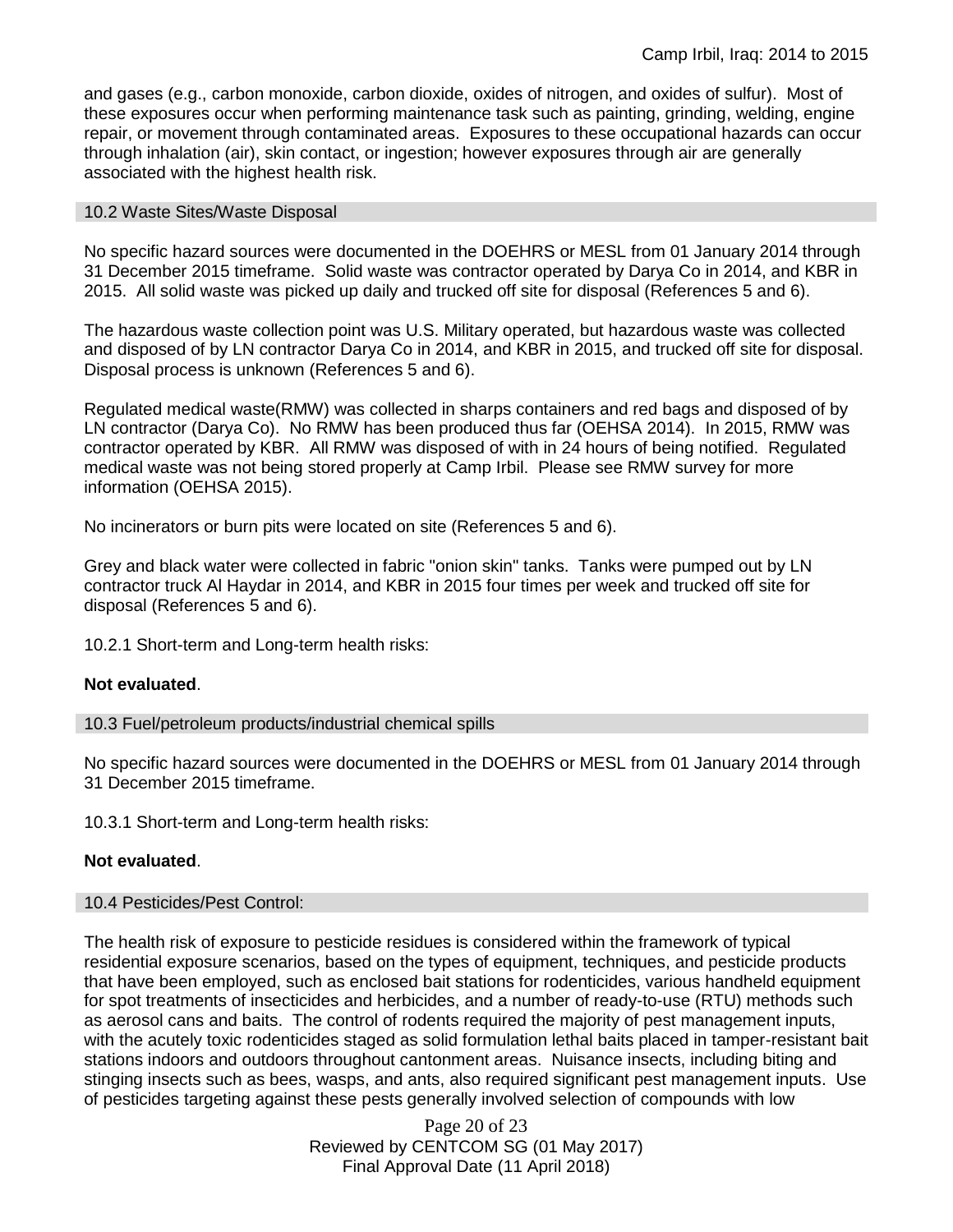mammalian toxicity and short-term residual using pinpoint rather than broadcast application techniques. No specific hazard sources were documented in the DOEHRS or MESL from 01 January 2014 through 31 December 2015 timeframe.

10.4.1 Short-term and Long-term health risks

#### **Not evaluated**.

#### 10.5 Asbestos

No specific hazard sources were documented in the DOEHRS or MESL from 01 January 2014 through 31 December 2015 timeframe.

10.5.1 Short-term and Long-term health risks:

#### **Not evaluated**.

#### 10.6 Lead Based Paint

No specific hazard sources were documented in the DOEHRS or MESL from 01 January 2014 through 31 December 2015 timeframe.

10.6.1 Short-term and Long-term health risks:

#### **Not evaluated**.

10.7 Burn Pit

Sample data sheets indicate that there was a burn pit located approximately 10 miles northeast of Camp Irbil operated by LNs. No burn pits or incinerators were located at Camp Irbil (References 5 and 6).

While not specific to Camp Irbil, the consolidated epidemiological and environmental sampling and studies on burn pits that have been conducted as of the date of this publication have been unable to determine whether an association does or does not exist between exposures to emissions from the burn pits and long-term health effects (Reference 12). The Institute of Medicine committee's (Reference 12) review of the literature and the data suggests that service in Iraq or Afghanistan (i.e., a broader consideration of air pollution than exposure only to burn pit emissions) may be associated with long-term health effects, particularly in susceptible (e.g., those who have asthma) or highly exposed subpopulations, such as those who worked at the burn pit. Such health effects would be due mainly to high ambient concentrations of PM from both natural and anthropogenic sources, including military sources. If that broader exposure to air pollution turns out to be relevant, potentially related health effects of concern are respiratory and cardiovascular effects and cancer. Susceptibility to the PM health effects could be exacerbated by other exposures, such as stress, smoking, local climatic conditions, and co-exposures to other chemicals that affect the same biologic or chemical processes. Individually, the chemicals measured at burn pit sites in the study were generally below concentrations of health concern for general populations in the United States. However, the possibility of exposure to mixtures of the chemicals raises the potential for health outcomes associated with cumulative exposure to combinations of the constituents of burn pit emissions and emissions from other sources.

> Page 21 of 23 Reviewed by CENTCOM SG (01 May 2017) Final Approval Date (11 April 2018)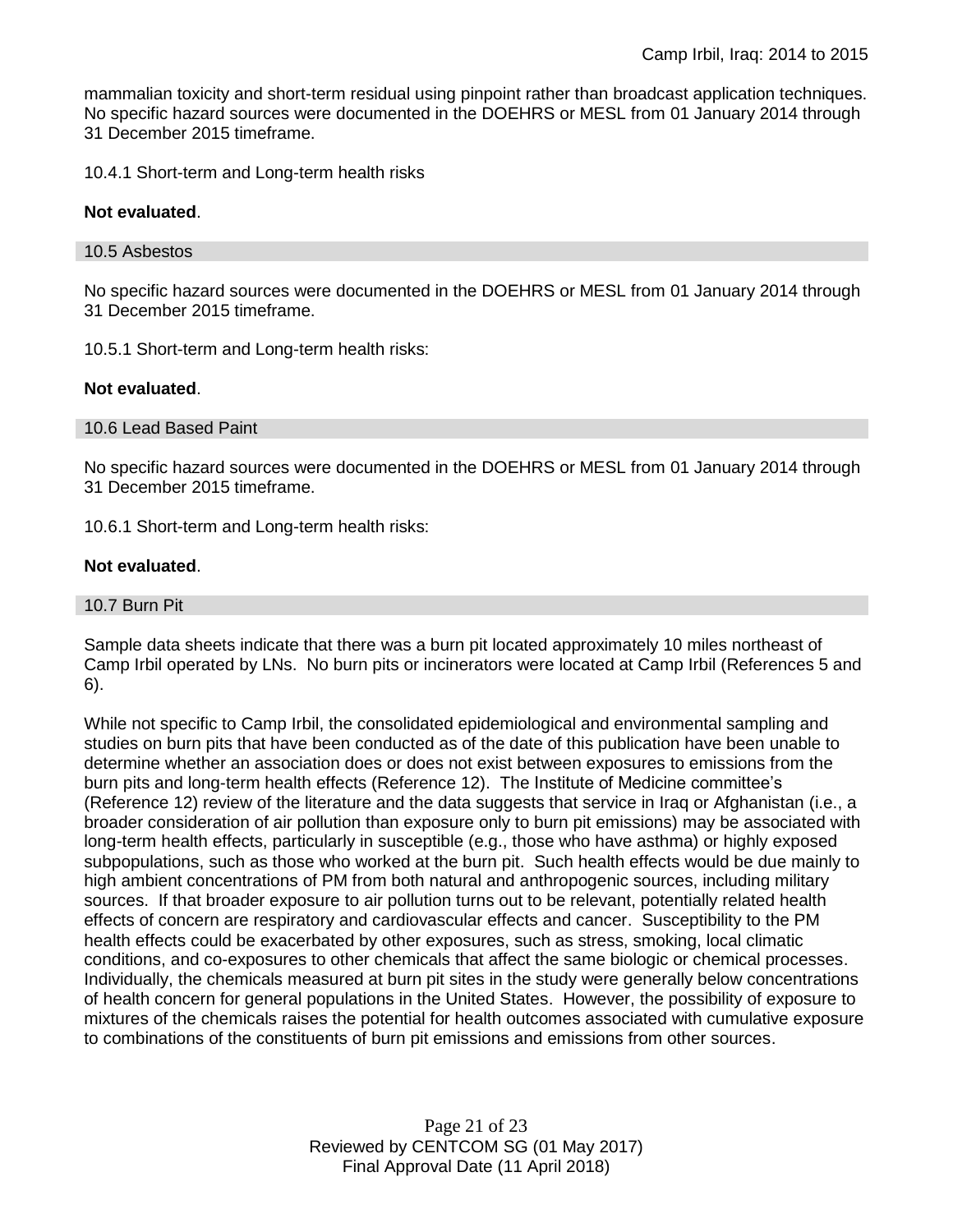# **11 References<sup>1</sup>**

 $\overline{a}$ 

- 1. Defense Occupational and Environmental Health Readiness System (referred to as the DOEHRS-EH database) at https://doehrs-ih.csd.disa.mil/Doehrs/. Department of Defense (DoD) Instruction 6490.03, *Deployment Health*, 2006.
- 2. DoDI 6055.05, Occupational and Environmental Health, 2008.
- 3. Joint Staff Memorandum (MCM) 0017-12, Procedures for Deployment Health Surveillance, 2012.
- 4. USAPHC TG 230, June 2013 Revision.
- 5. OEHSA. 2014. Base Camp Irbil NW Airfield Occupational & Environmental Health Site Assessment. 223rd Medical Detachment, December 2014.
- 6. OEHSA. 2015. Base Camp Irbil NW Airfield Occupational & Environmental Health Site Assessment. 155th Medical Detachment, October 2015.
- 7. DoD MESL Data Portal: https://mesl.apgea.army.mil/mesl/.Some of the data and reports used may be classified or otherwise have some restricted distribution.
- 8. Modification 12 to United States Central Command Individual Protection and Individual Unit Deployment Policy, 02 December 2013.
- 9. Armed Forces Pest Management Board: [http://www.afpmb.org/content/venomous-animals-country](http://www.afpmb.org/content/venomous-animals-country-i#Iraq)[i#Iraq.](http://www.afpmb.org/content/venomous-animals-country-i#Iraq) U.S. Army Garrison - Forest Glen, Silver Spring, MD.
- 10. Clinical Toxinology Resources: [http://www.toxinology.com/.](http://www.toxinology.com/) University of Adelaide, Australia.
- 11. Goldman RF. 2001. Introduction to heat-related problems in military operations. *In*: Textbook of military medicine: medical aspects of harsh environments Vol. 1, Pandolf KB, and Burr RE (Eds.), Office of the Surgeon General, Department of the Army, Washington DC.
- 12. IOM (Institute of Medicine). 2011*.* Long-term health consequences of exposure to burn pits in Iraq and Afghanistan*.* Washington, DC: The National Academies Press.

Page 22 of 23 Reviewed by CENTCOM SG (01 May 2017) Final Approval Date (11 April 2018)

 $1$  NOTE. The data are currently assessed using the 2013 TG230. The general method involves an initial review of the data which eliminates all chemical substances not detected above 1-yr negligible MEGs. Those substances screened out are not considered acute or chronic health hazards so are not assessed further. For remaining substances, acute and chronic health effects are evaluated separately for air water (soil is only evaluated for long term risk). This is performed by deriving separate short-term and long term population exposure level and estimates (referred to as population exposure point concentrations (PEPC)) that are compared to MEGs derived for similar exposure durations. If less than or equal to negligible MEG the risk is Low. If levels are higher than negligible then there is a chemical-specific toxicity and exposure evaluation by appropriate SMEs, which includes comparison to any available marginal, critical or catastrophic MEGs. For drinking water 15 L/day MEGs are used for the screening while site specific 5-15 L/day are used for more detailed assessment. For nondrinking water (such as that used for personal hygiene or cooking) the 'consumption rate' is limited to 2 L/day (similar to the EPA) which is derived by multiplying the 5 L/day MEG by a factor of 2.5. This value is used to conservatively assess non drinking uses of water.